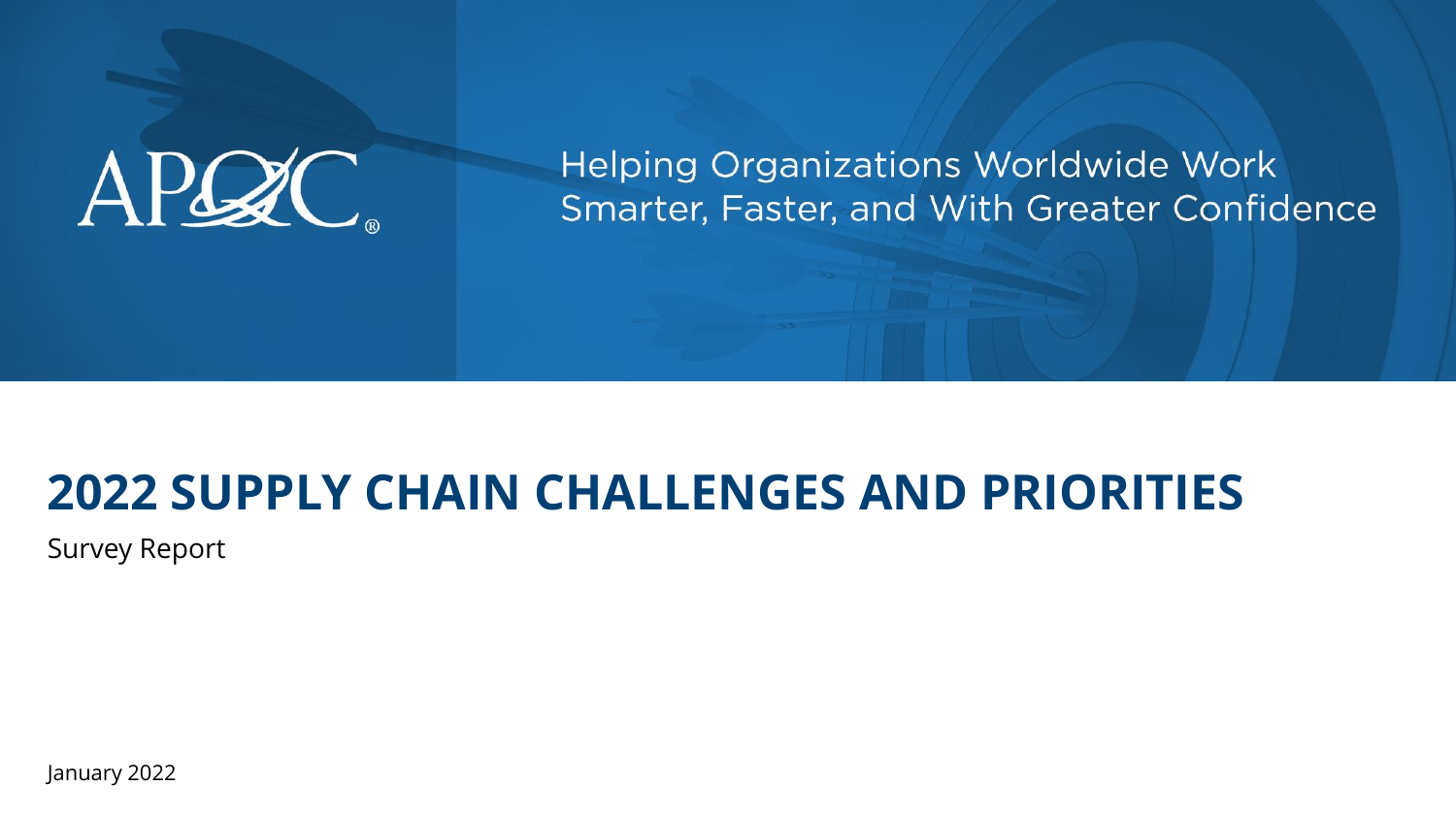#### **CONTENTS**



#### 01 [A Brief Look Back at 2021](#page-3-0)

02 [2022 Changes and Challenges](#page-16-0)

03 2022 Priorities

04 [Recommended Relevant APQC Content](#page-30-0)

05 [Participant Demographics](#page-35-0)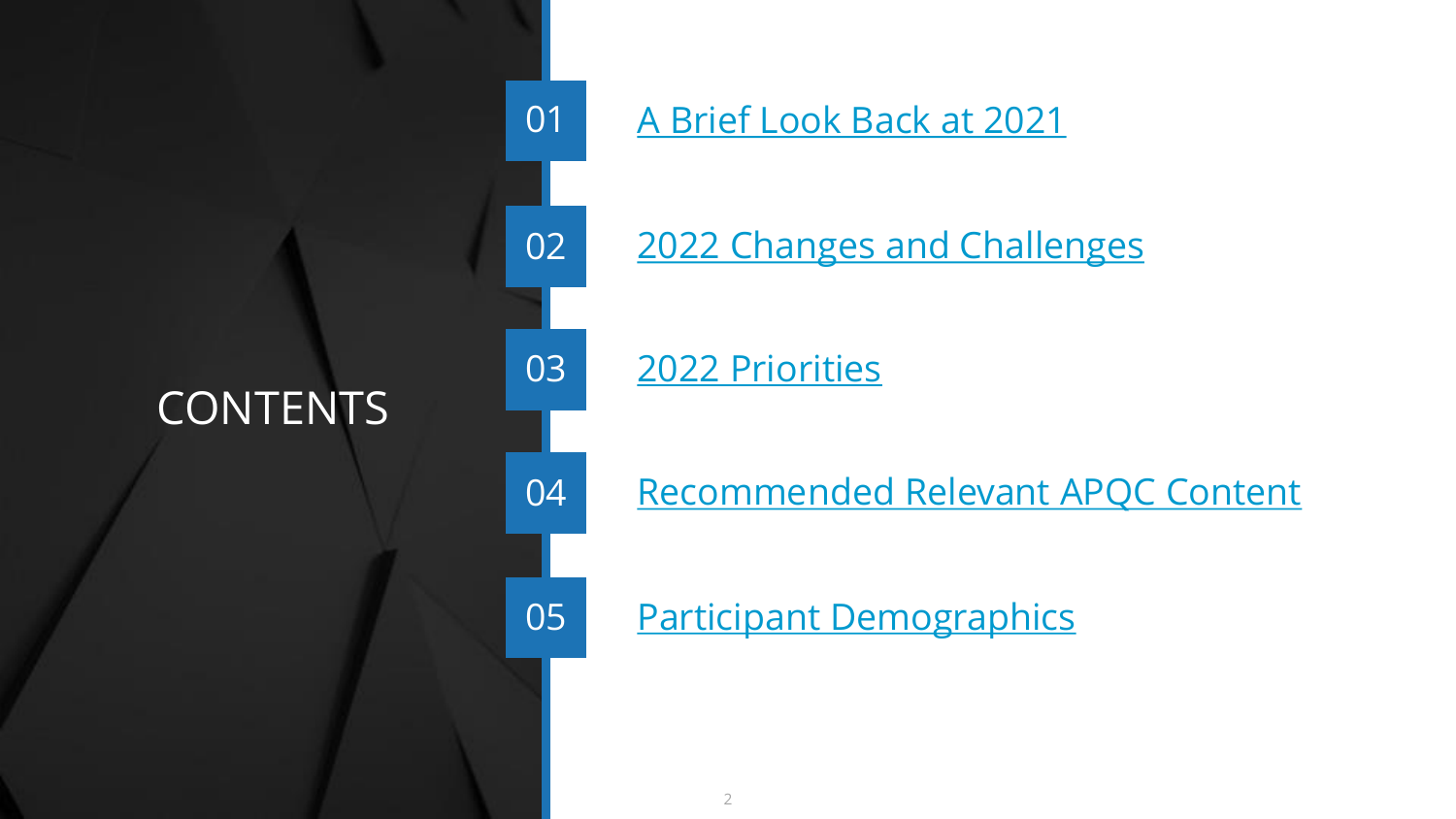#### ABOUT THIS REPORT







APQC concluded its eighth annual Supply Chain Management Priorities and Challenges research in early 2022.

The purpose of this research was to learn about organizations' supply chain management priorities, performance, and trends.

This research focuses on:

- $\angle$  How well supply chains performed in the global pandemic and recession
- ⁄ Organizational priorities for supply chain in 2022
- ⁄ Obstacles to improving supply chain processes
- ⁄ Trends impacting supply chain



**261** Valid Global Participants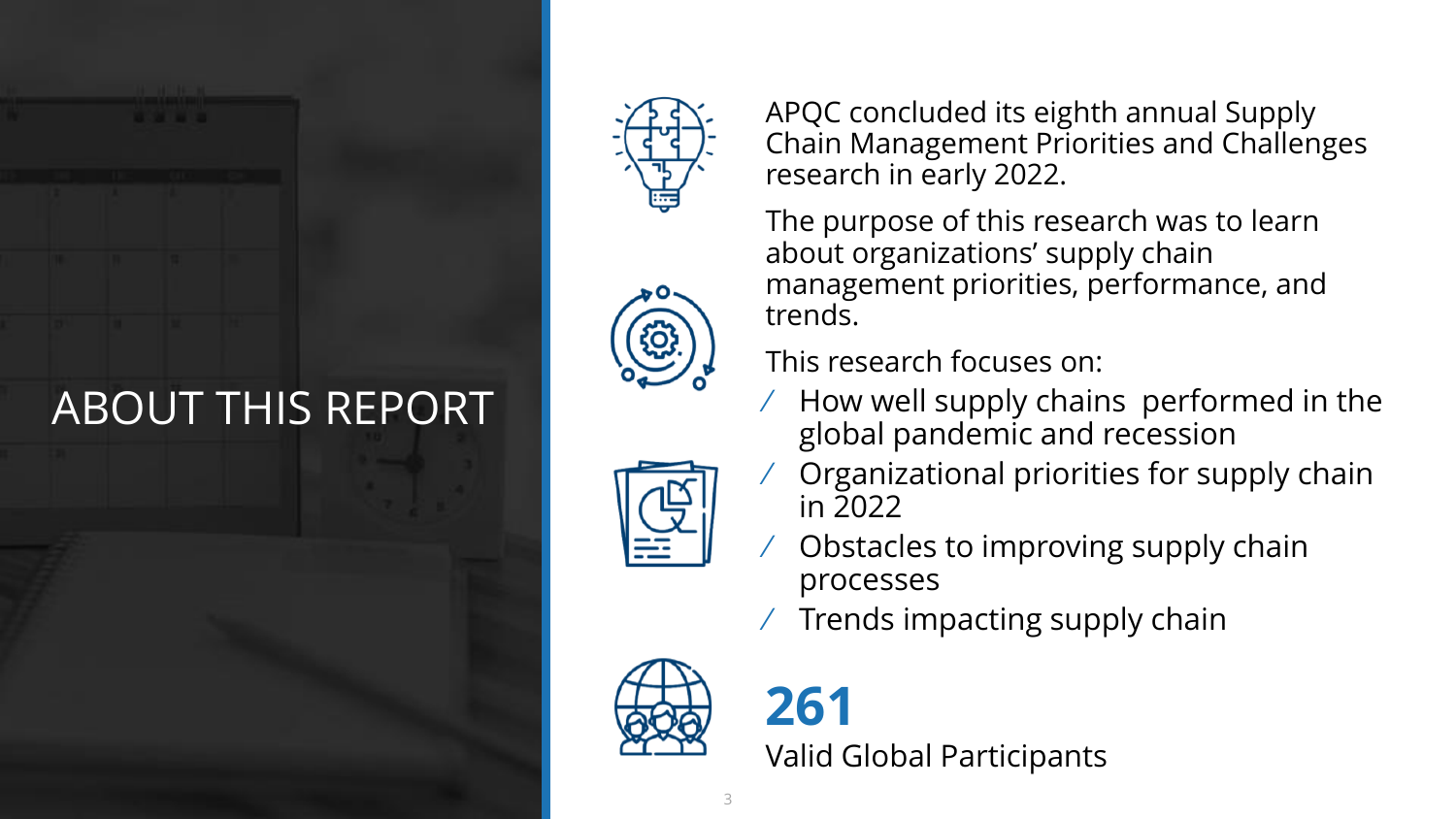## <span id="page-3-0"></span>**A LOOK BACK AT 2021**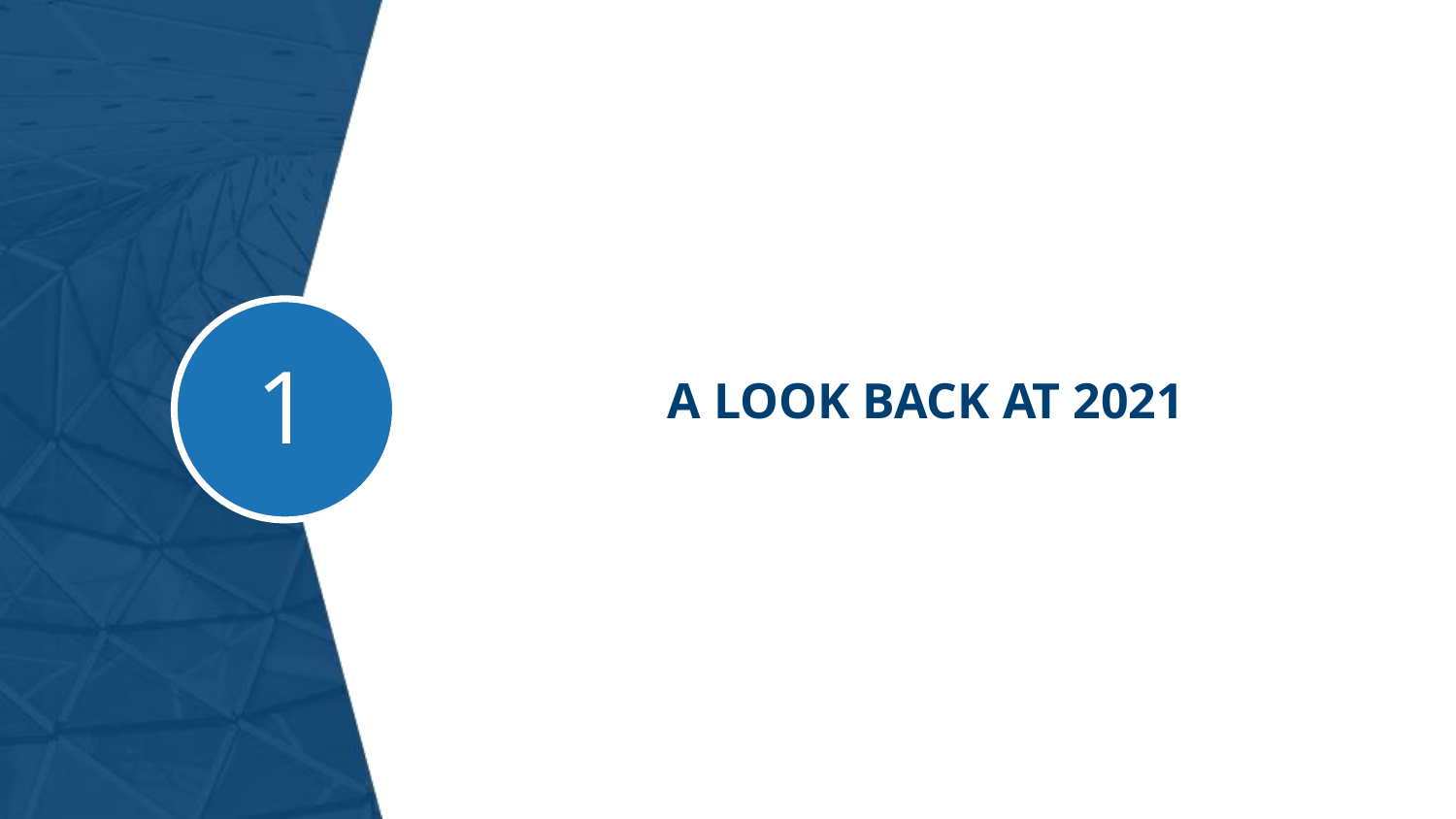#### **EVALUATING SUPPLY CHAIN RESPONSE TO COVID-19 (YEAR 2!)**

**In 2021, 1 in 5** supply chains **barely survived** the **COVID-19 crisis**.

But **one-third** achieved at least **modest success**, and **28 percent completely saved the day**.



*\*14% of respondents supply chains were not significantly impacted by COVID-19*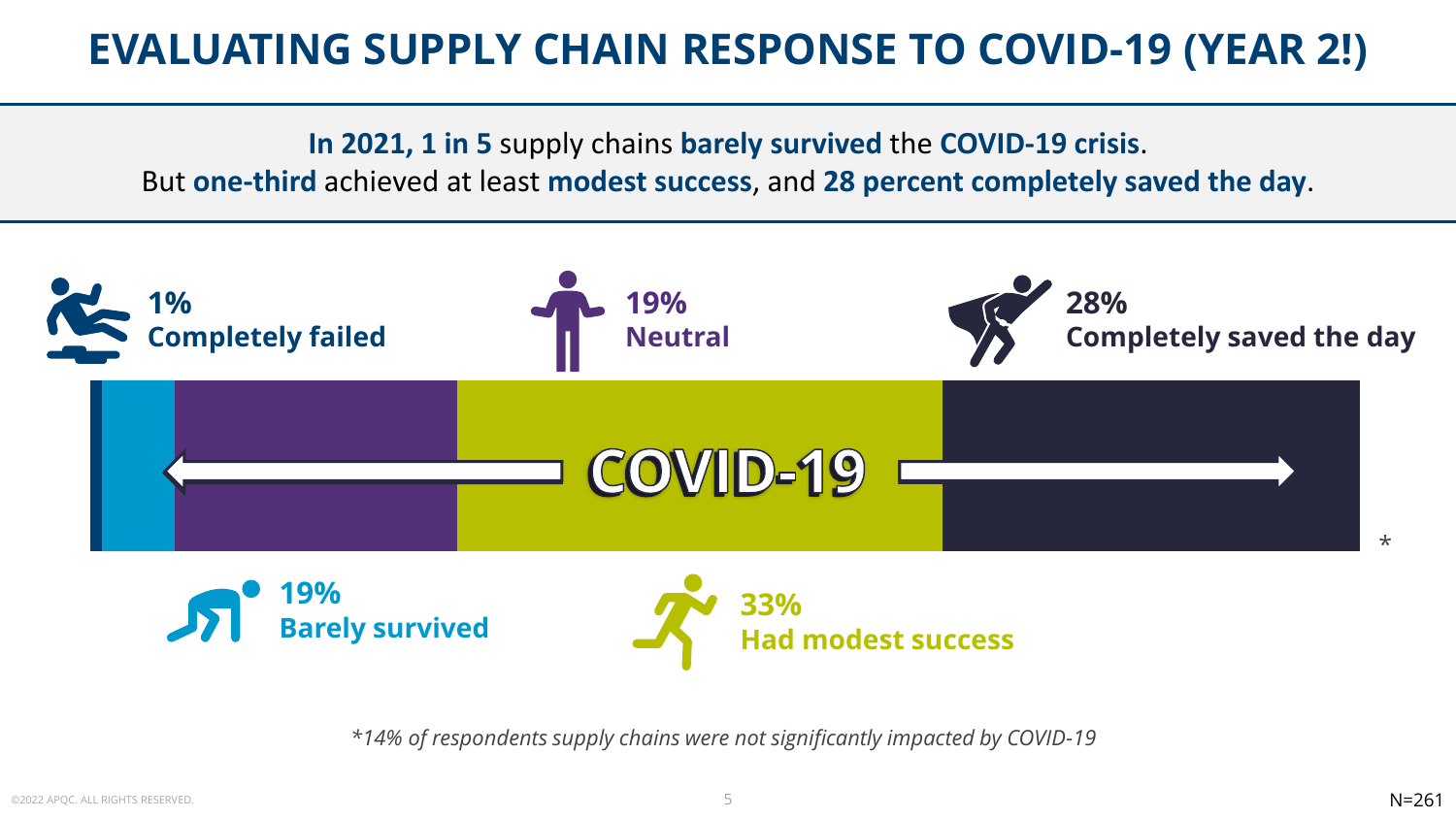## **PERFORMANCE ON 2021 BUSINESS GOALS**





#### **Were supply chains successful in 2021?**

Although 80 percent reported surviving 2021, surviving doesn't mean thriving. Almost half (46 percent) of respondents missed the target for their business goals in 2021.

Unfortunately, in a year full of disruptions, an even larger percentage (70 percent) lagged competitors'/peers' performance for the year.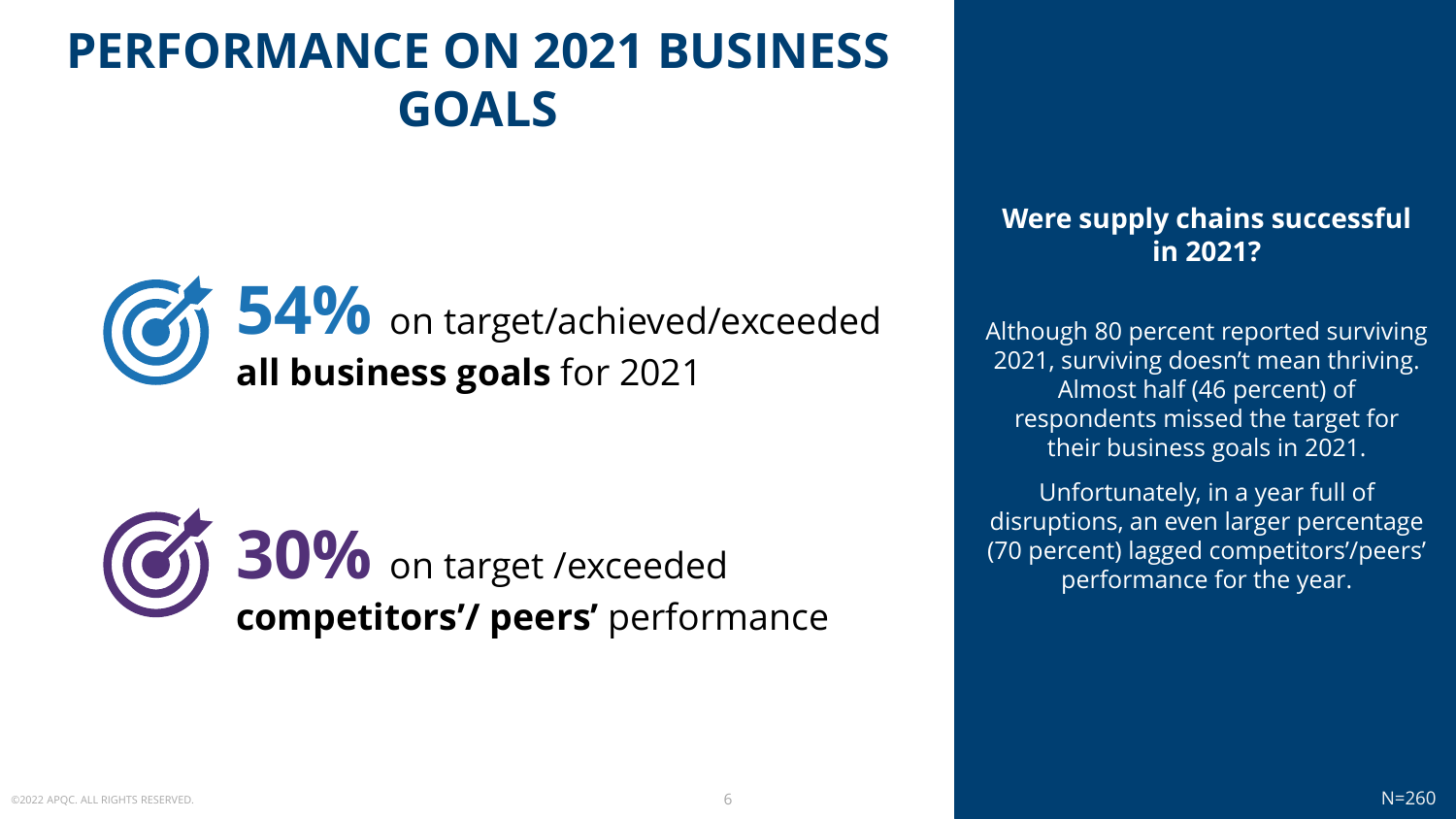#### **PERFORMANCE ON BUSINESS GOALS OVER TIME**

Looking at the percentage of respondents that achieved their annual business goals, the level of performance is almost back to 2019 prepandemic levels (56 percent) with 54 percent in 2021. In part, this performance may be due to more realistic goal setting in the midst of the pandemic. However, having only slightly more than half achieve their goals is not encouraging, and in 2022, we anticipate further separation between those organizations that have adapted to the ongoing chaos and those that are barely hanging on.

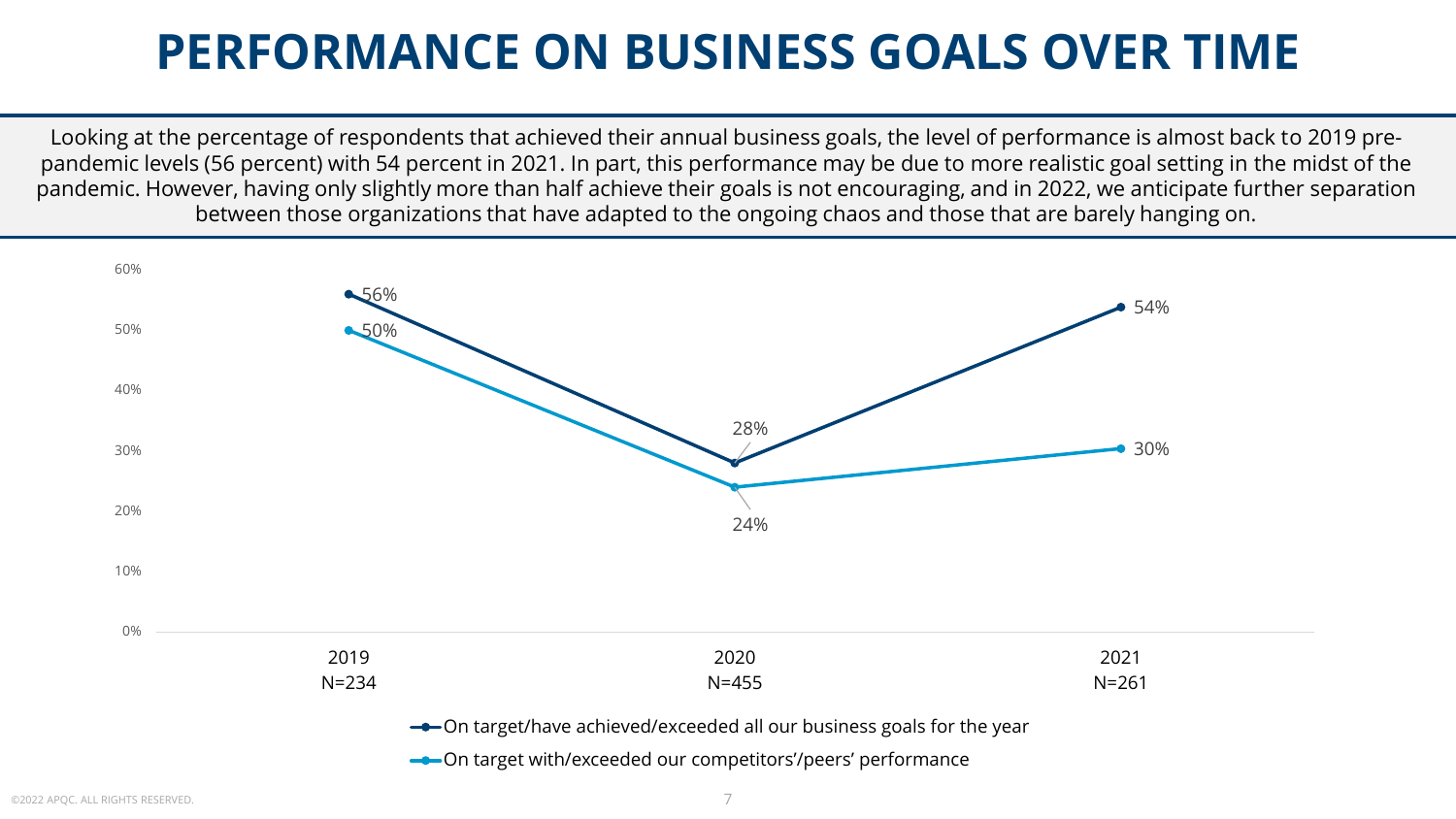#### **PERFORMANCE ON SPECIFIC 2021 GOALS**

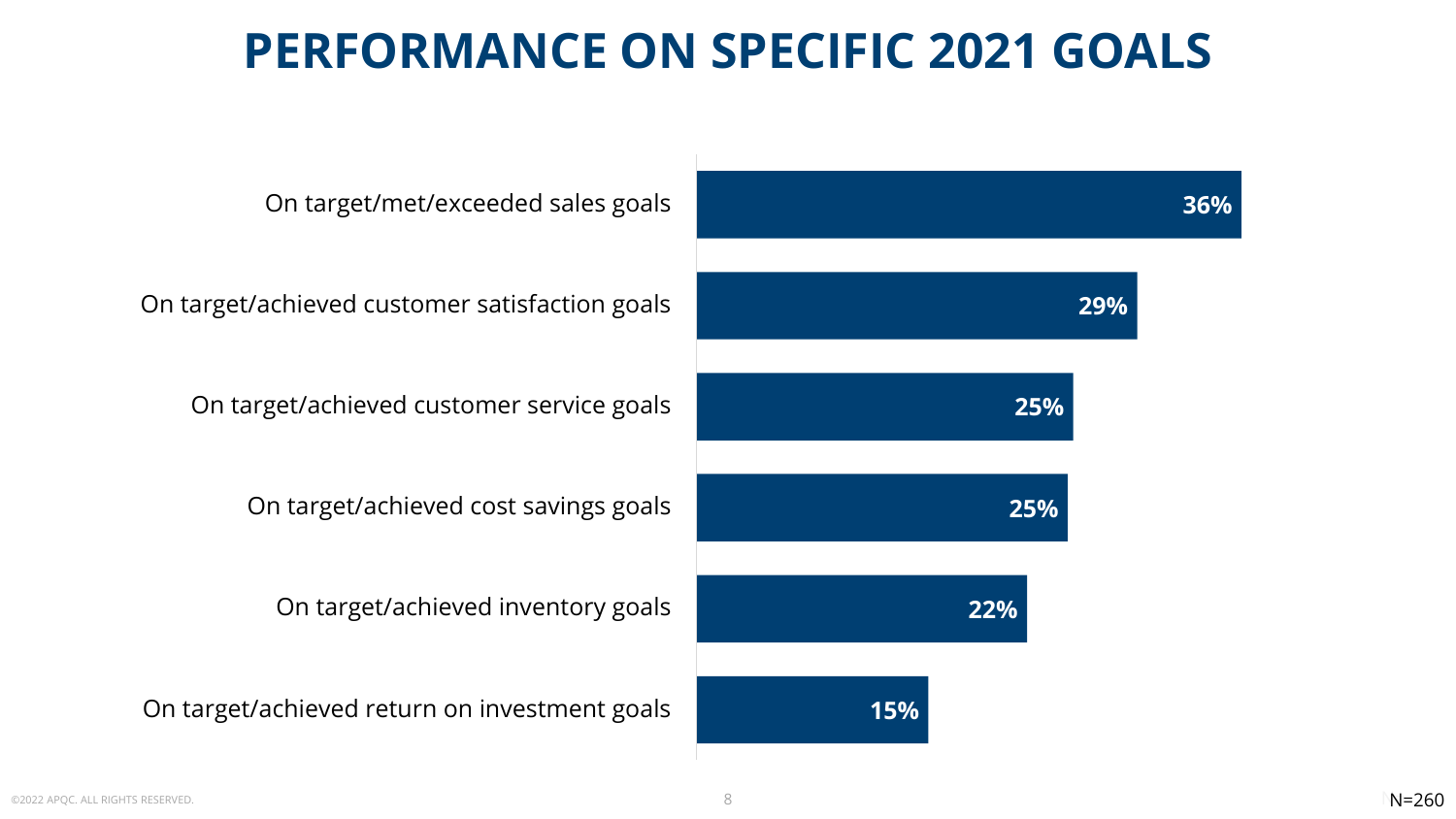#### **ACHIEVING SPECIFIC GOALS YEAR OVER YEAR**



In 2019, prior to the onset of the COVID-19 pandemic, supply chain organizations struggled to achieve their goals. However, they did better that year than in either 2020 or 2021.

Interestingly, in 2021 organizations reported bouncing back in terms of sales goals but did worse in terms of achieving cost savings goals. So while revenue was up, costs were as well, and, therefore, margins didn't improve. Inventory and return on investment goals remained the hardest to achieve.

To turn this around, 2022 needs to be a year of focusing on increasing flexibility and resilience in our supply chains.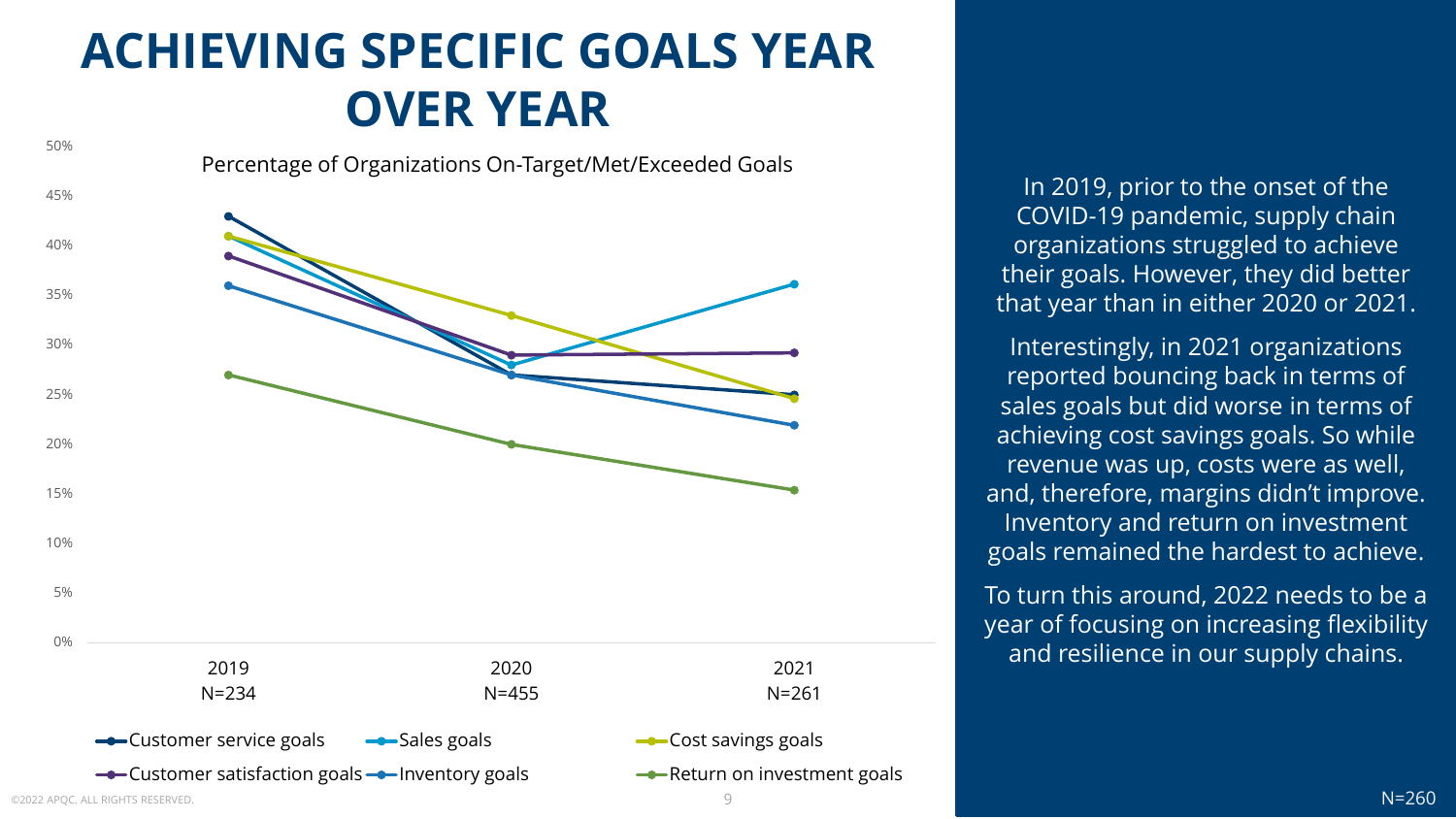

#### **2022 CHANGES AND**  2 **CHALLENGES**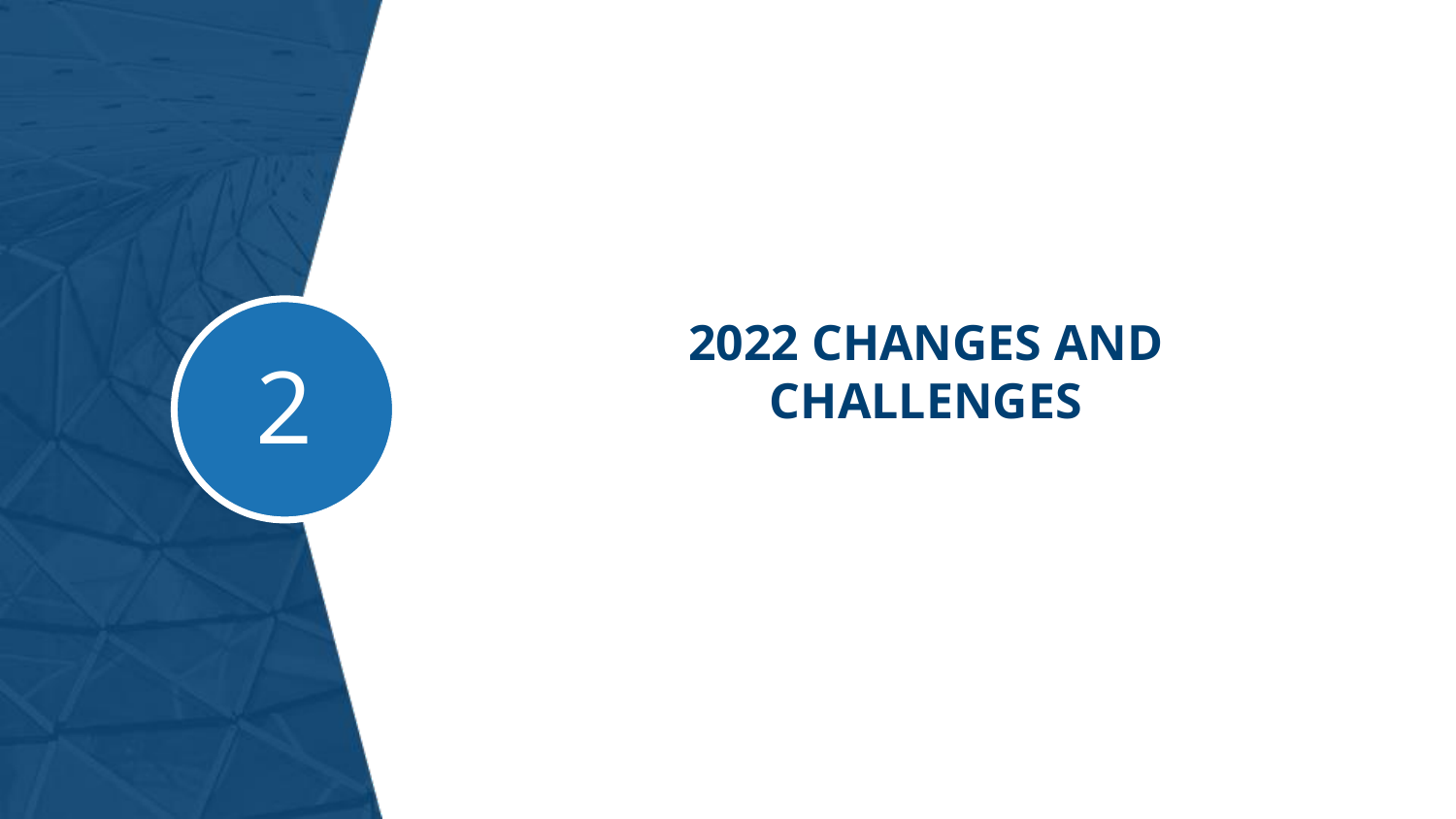Compared to prior years, *more* respondents expect *more* things to impact supply chains in the future. Supply chains are in the spotlight for 2022 and will likely remain so for the foreseeable future.

The biggest impact respondents anticipate is from big data and analytics, which moved up on the list, along with digitalization, from 2021.

Supply chain professionals are faced with vast quantities of data to make sense of, exceeding human capacity and processing speed. Faster analysis, enhanced by new and emerging technologies, can enable organizations to pivot faster, and perhaps make the difference between success and failure.

Process standardization is the underpinning that makes all the rest successful, as organizations face more and faster changes, they need solid processes as the foundation.

#### **TOP 6 TRENDS ANTICIPATED TO IMPACT SUPPLY CHAINS BY 2025**

| Big data and analytics             | 36%                 | 41%             |
|------------------------------------|---------------------|-----------------|
| Digitalization of the supply chain | 36%                 | 39%             |
| Process standardization            | 43%                 | 28%             |
| Global COVID-19 pandemic           | 35%                 | 34%             |
| Mobile technologies                | 33%                 | 33%             |
| Cloud services                     | 39%                 | 26%             |
|                                    | <b>Major impact</b> | Moderate impact |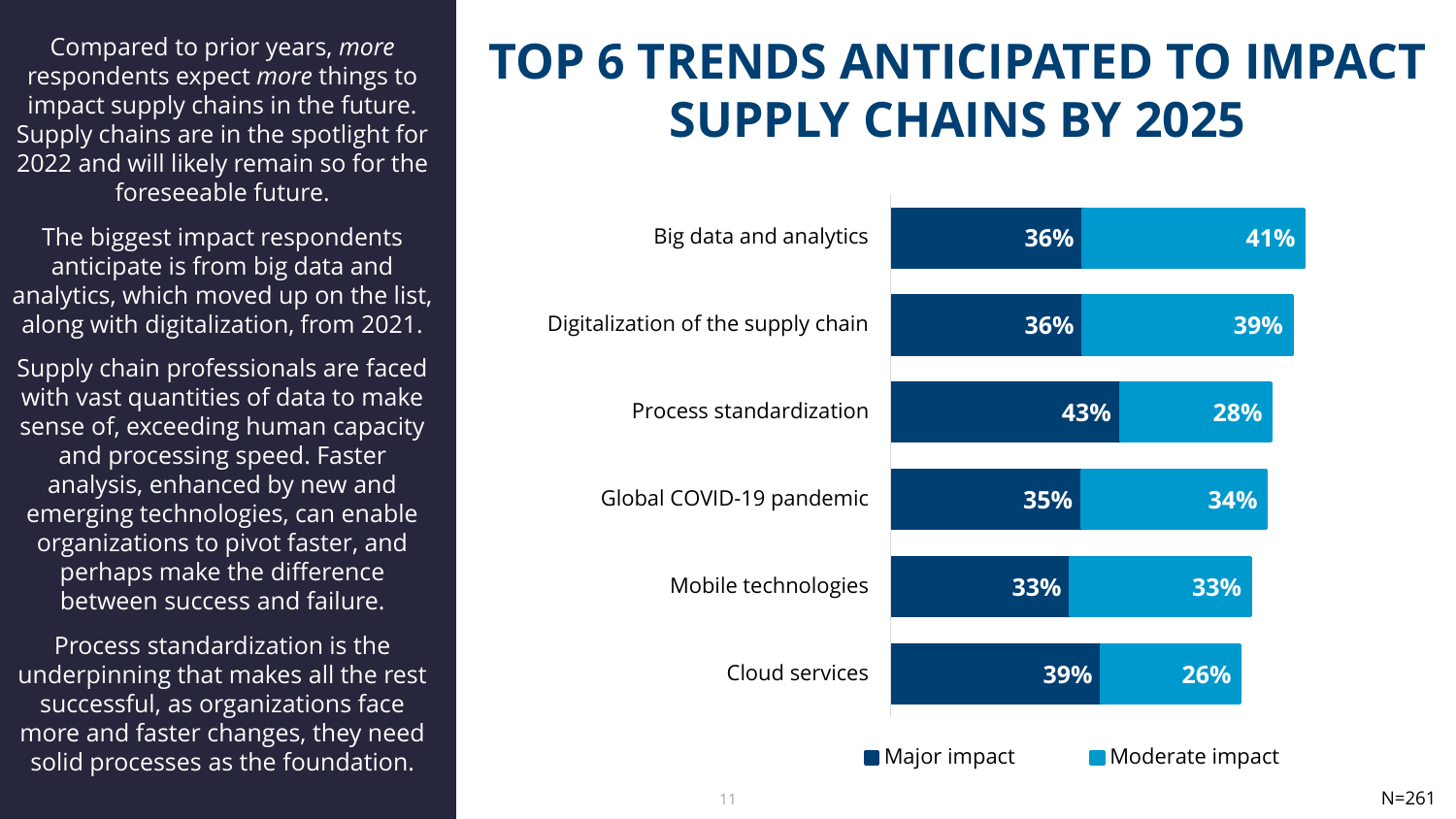## **ADDITIONAL TRENDS ANTICIPATED TO IMPACT SUPPLY CHAINS BY 2025**

| Global trade/tariff uncertainties                                                  | 22%                         |                 | 40% |
|------------------------------------------------------------------------------------|-----------------------------|-----------------|-----|
| Artificial intelligence/cognitive<br>computing                                     | 26%                         |                 | 35% |
| Sustainability/environmental, social,<br>and corporate governance (ESG)<br>factors |                             | 30%             | 30% |
| Robotic process automation                                                         | 17%                         |                 | 43% |
| Working from home                                                                  | 20%                         |                 | 35% |
| <b>Blockchain</b>                                                                  | 18%                         | 28%             |     |
|                                                                                    | $\blacksquare$ Major impact | Moderate impact |     |

As supply chains continue to evolve and adapt to never-ending disruptions, there is a greater recognition of the need to focus on getting back to basics – revisiting long-standing policies and processes as business seeks a new "normal."

We see that compared to 2021, trends like sustainability/ESG fell lower on the list. While still a widely anticipated trend, respondents are making sure they have their underlying fundamentals (analytics and process standardization) and key enablers (like AI/cognitive computing) in place so they can ensure longer-term effectiveness and efficiency of their supply chains.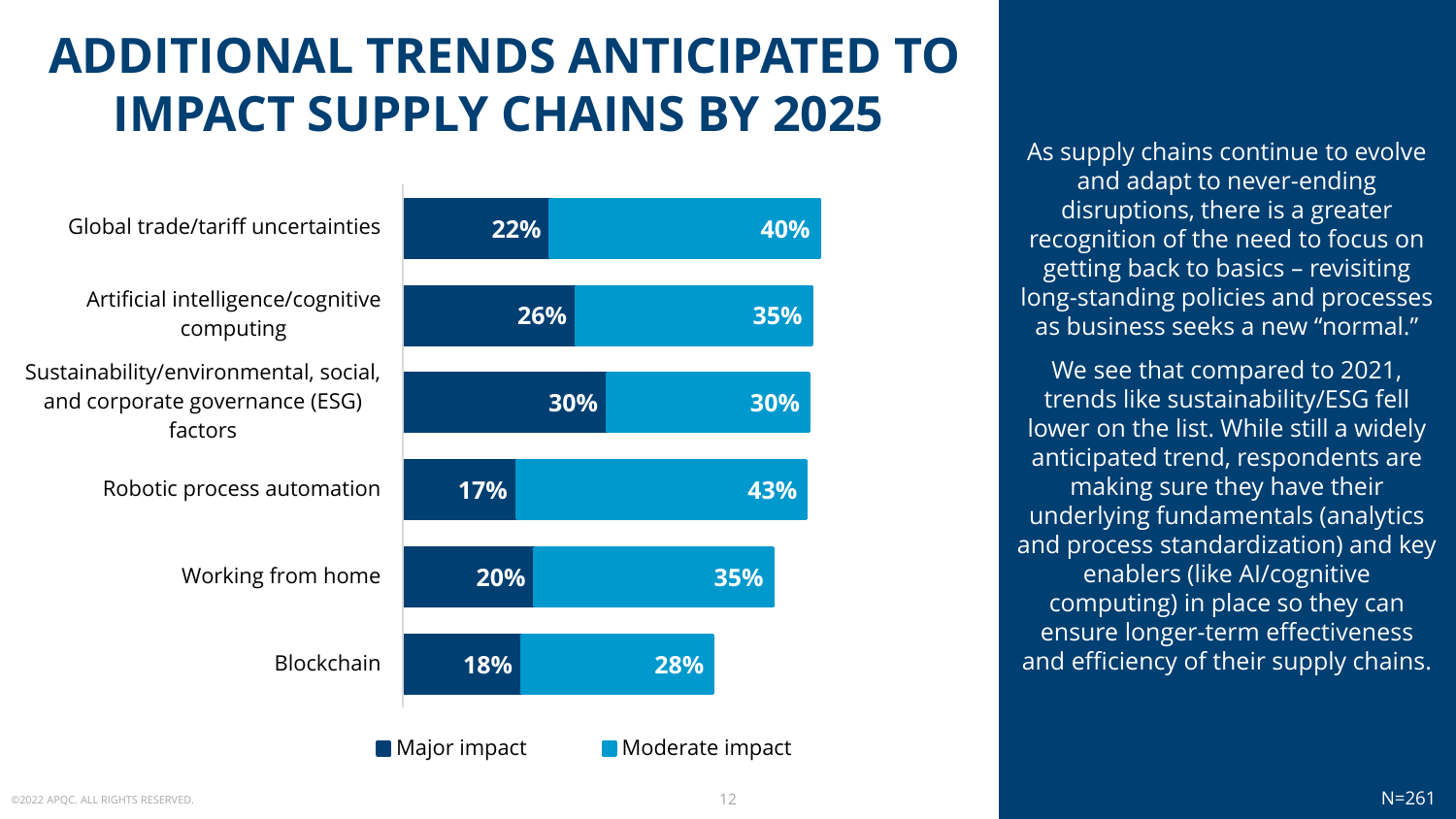The top obstacle to improving supply chain processes in 2021 was *too much change—*unsurprising in the first year of the COVID-19 pandemic. For 2022, *too much change* drops to sixth place on the list of obstacles. This begs the question: has chaos become our "new normal"?

Lack of collaboration is now the top barrier because it can be toxic in a supply chain context. Disconnects in the supply chain can lead to ripple effects that impact customers and their ability to receive orders on time, in full, damage-free, and with accurate documentation.

Difficulties in improvements due to regulations/requirements in part reflect the speed with which supply chains are changing. They must move quickly to pivot, often faster than the lawmakers or policy makers can keep up.

## **OBSTACLES TO IMPROVING SUPPLY CHAIN PROCESSES**

| Lack of collaboration across functions<br>and externally      | 46% |
|---------------------------------------------------------------|-----|
| Regulations/requirements make change<br>difficult             | 38% |
| Limited workforce engagement                                  | 35% |
| Communication challenges                                      | 34% |
| Technology gets in the way                                    | 33% |
| Too much change                                               | 32% |
| Knowledge is hard to access                                   | 28% |
| Lack of governance                                            | 27% |
| Lack of budget/resources available for<br>process improvement | 26% |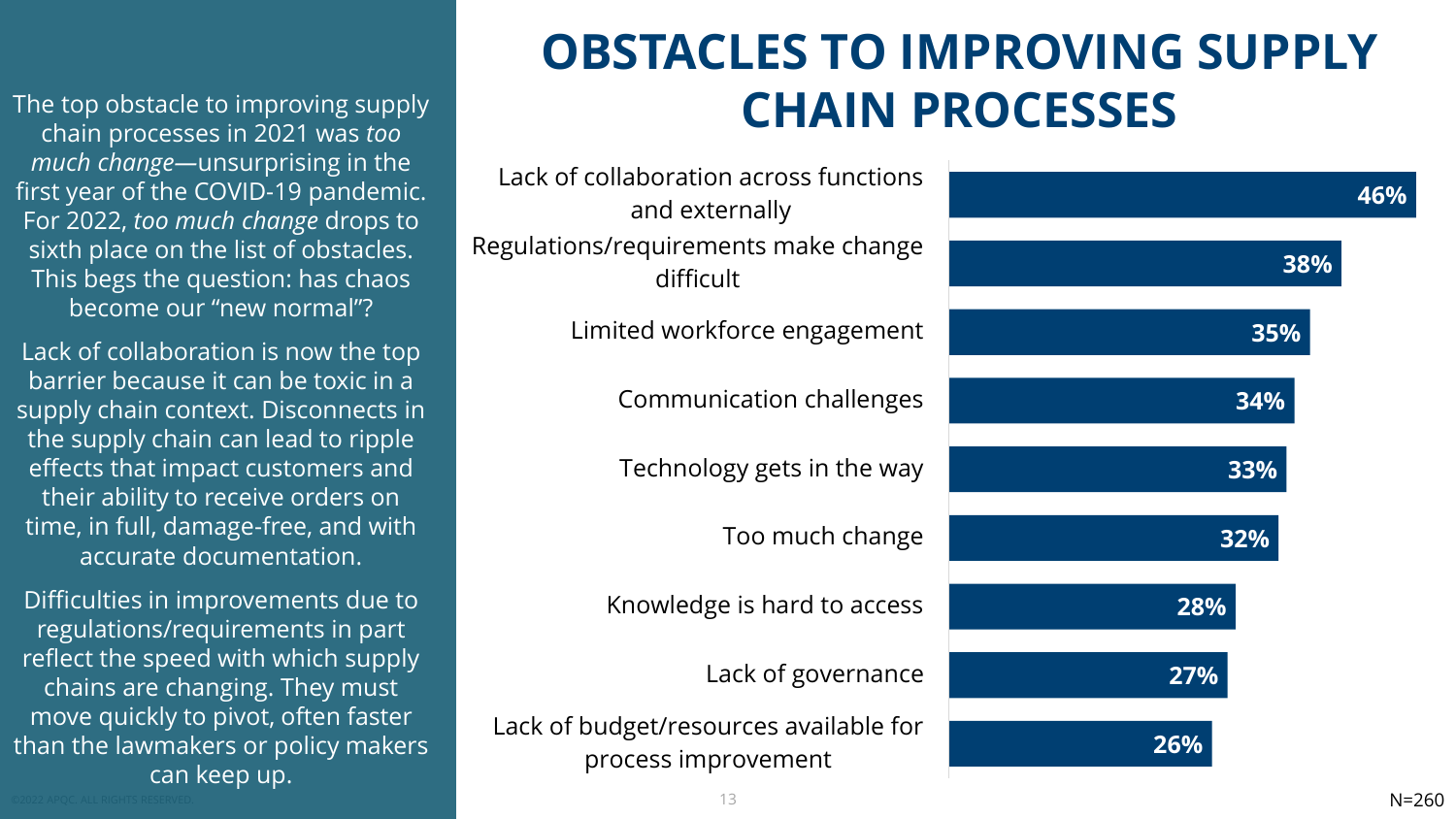Almost 80 percent of respondents across industries report they have modified their supply chain strategy to help head off current challenges.

Flexibility in the face of challenges is vital to success during chaos.

For some industries, like consumer products/packaged goods, the events of 2021 forced as many as 95 percent to make modifications to their supply chain strategies. For others, like services organizations, there was less change needed, and only 64 percent modified their strategies.

#### **OVERCOMING OBSTACLES**

**Have you evaluated/modified your supply chain strategy to help head off the obstacles your organization is facing?** 



**No Don't know**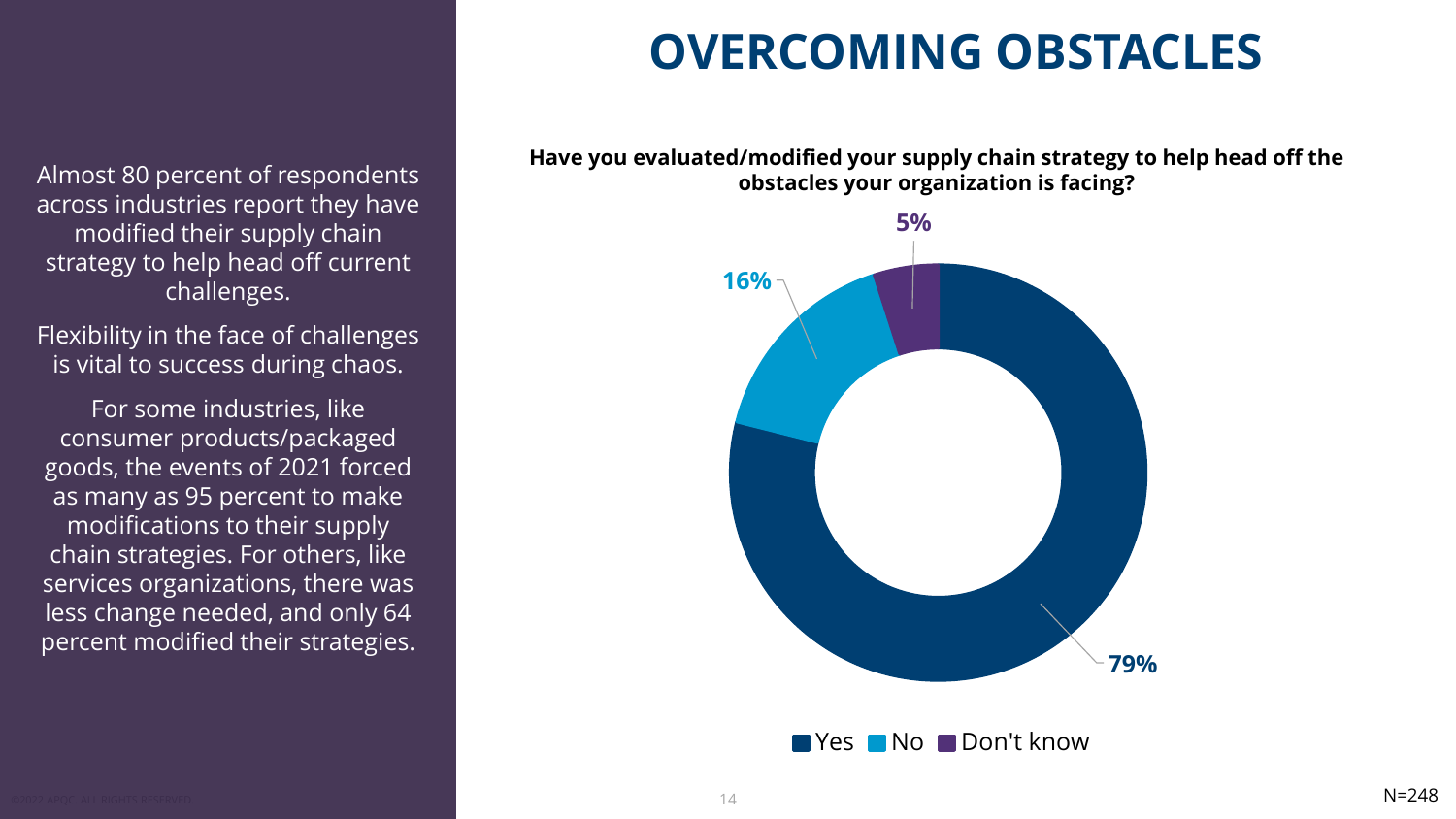#### **SUPPLY CHAIN BUDGET TREND**

When it comes to investing in supply chains, there is good news ahead. Two-thirds of respondents expect their budgets for supply chain management tools, technology, innovation, and initiatives to increase for 2022 compared to 2021. Overall, 66 percent expect an increase, 25 percent expect it to stay the same, and 9 percent anticipate a decrease. The percentage anticipating an increase varies by industry, with consumer products/packaged goods the highest at 79 percent.

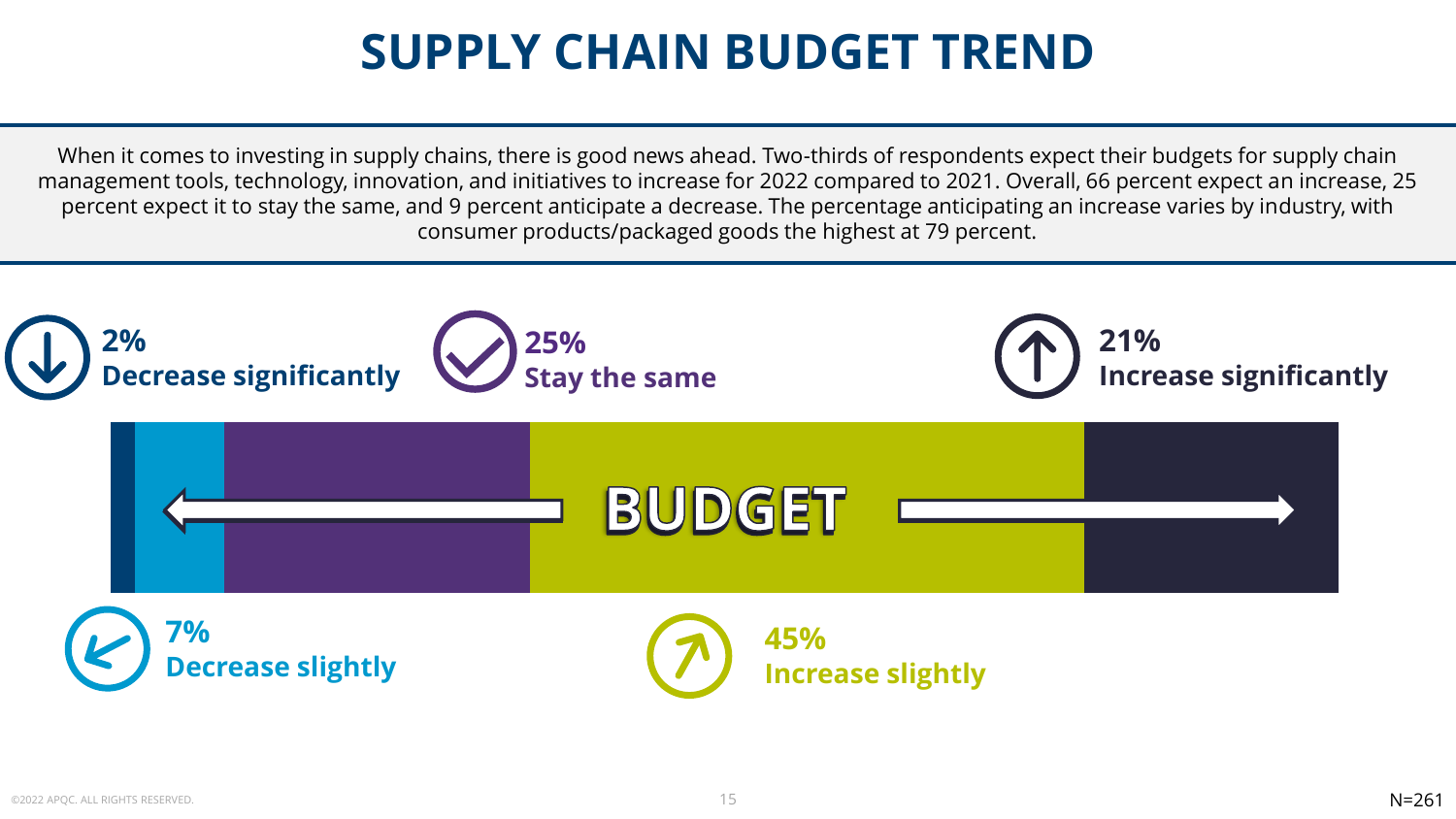#### **DESIRED SUPPLY CHAIN OUTCOMES**





APQC's research shows supply chain leaders are still feeling pressure from multiple directions when it comes to achieving overall organizational outcomes.

However, for 2022, *increasing service* has taken the lead (38 percent) in terms of allocation of organizational focus over *decreasing costs* (30 percent) and *increasing market share* (29 percent).

Increase market share

Please note: Respondents allocated 100 percent across these categories to indicate organizational focus on overall outcomes in supply chain for 2022. The chart represents mean values for each category.

■ Other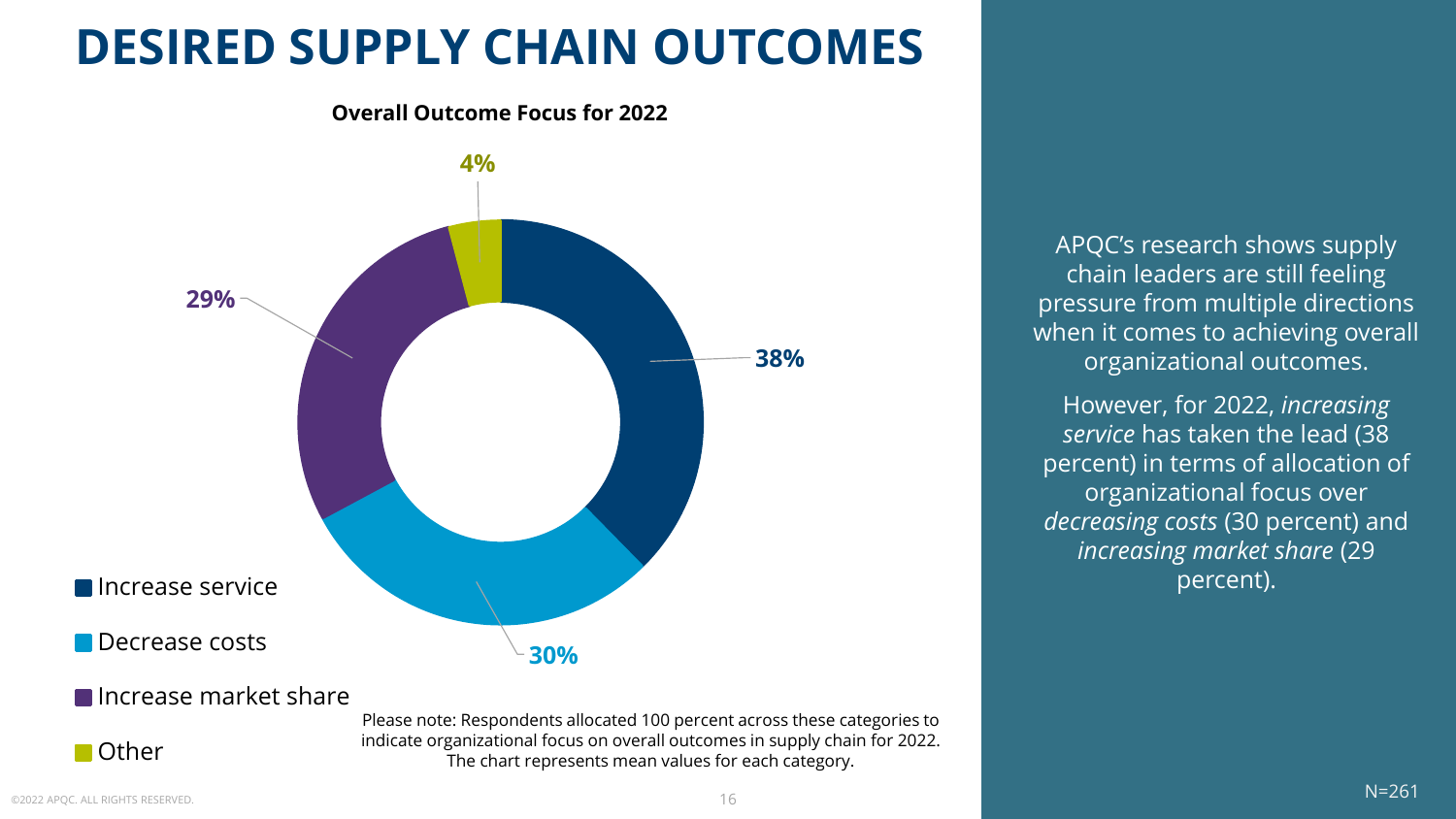<span id="page-16-0"></span>

# **2022 PRIORITIES**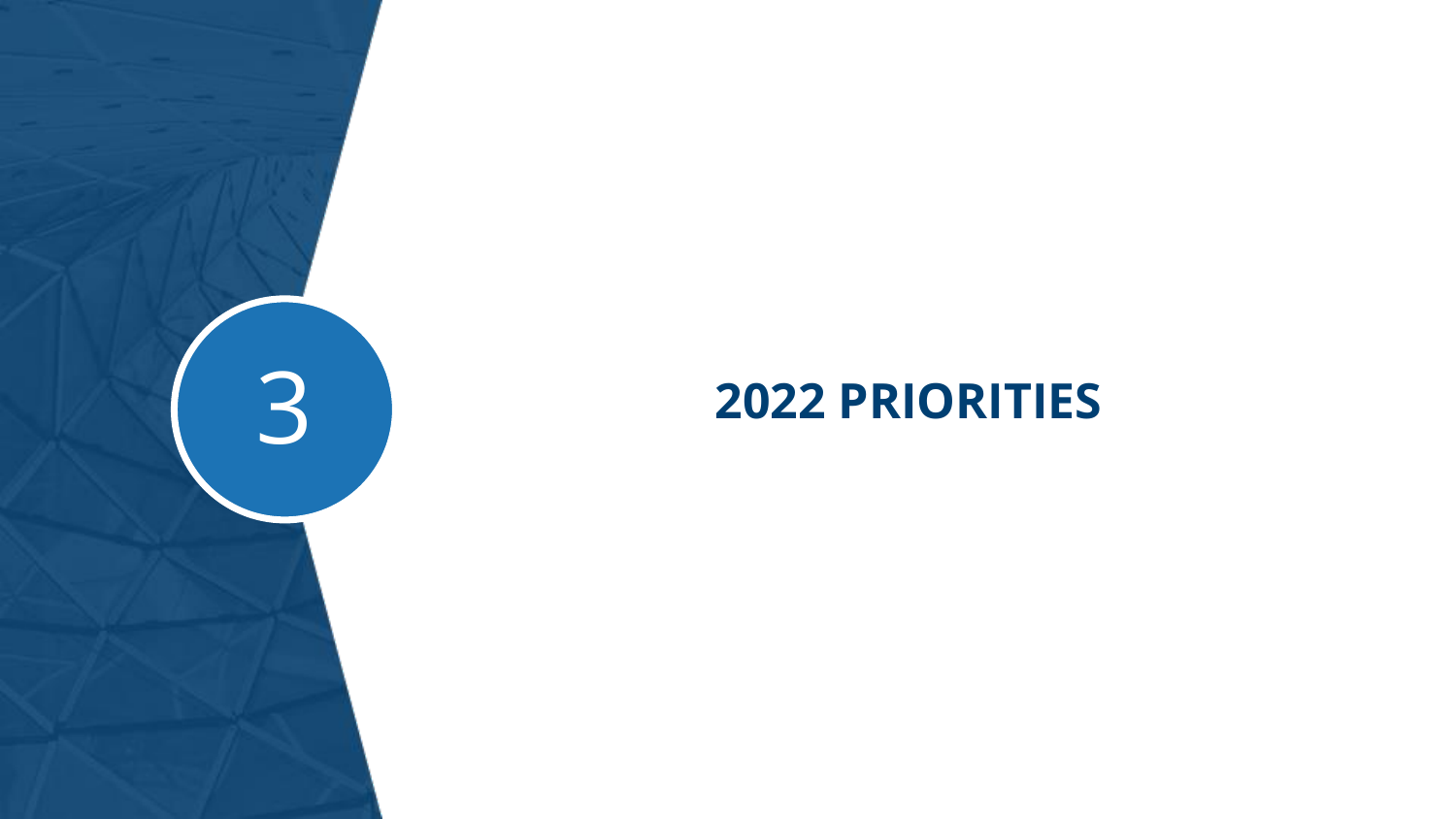## **2022 OVERALL SUPPLY CHAIN AREAS OF FOCUS**

Supply chain planning remains in the top spot as a priority for the coming year (89 percent). With the need to build resilience and better match demand and supply, that's not a surprise. Tied for second place at 87 percent are: Sourcing and Procurement, Logistics (and inventory management), and Innovation. Next is manufacturing (78 percent), and then order management and product development at 75 percent.

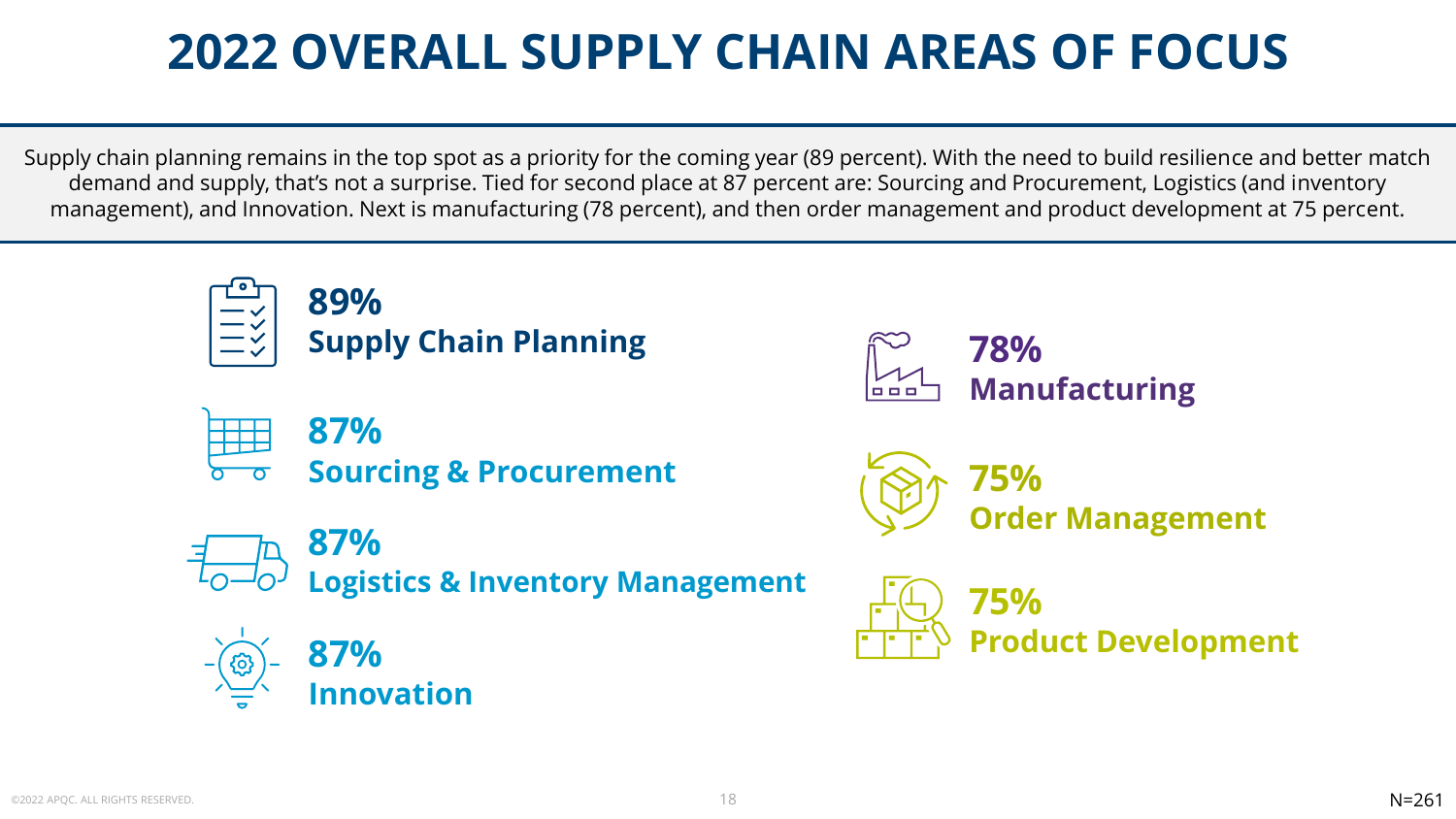#### **TOP FOCUS AREAS IN SUPPLY CHAIN PLANNING**



*Note: The values in the graph displayed do not add up to 100 percent because it was a "select all that apply" question.* 

In supply chain planning, the number-one focus area is demand planning and forecasting (51 percent), followed by analytics and measurement (42 percent).

Demand planning and forecasting is key to success in supply chain planning, especially in the face of major disruption. In 2021, professionals learned important (and often painful) lessons about the importance of demand planning from all the disruptions.

Analytics and measurement help the organization make sense of large amounts of data and gauge how successful its efforts have been.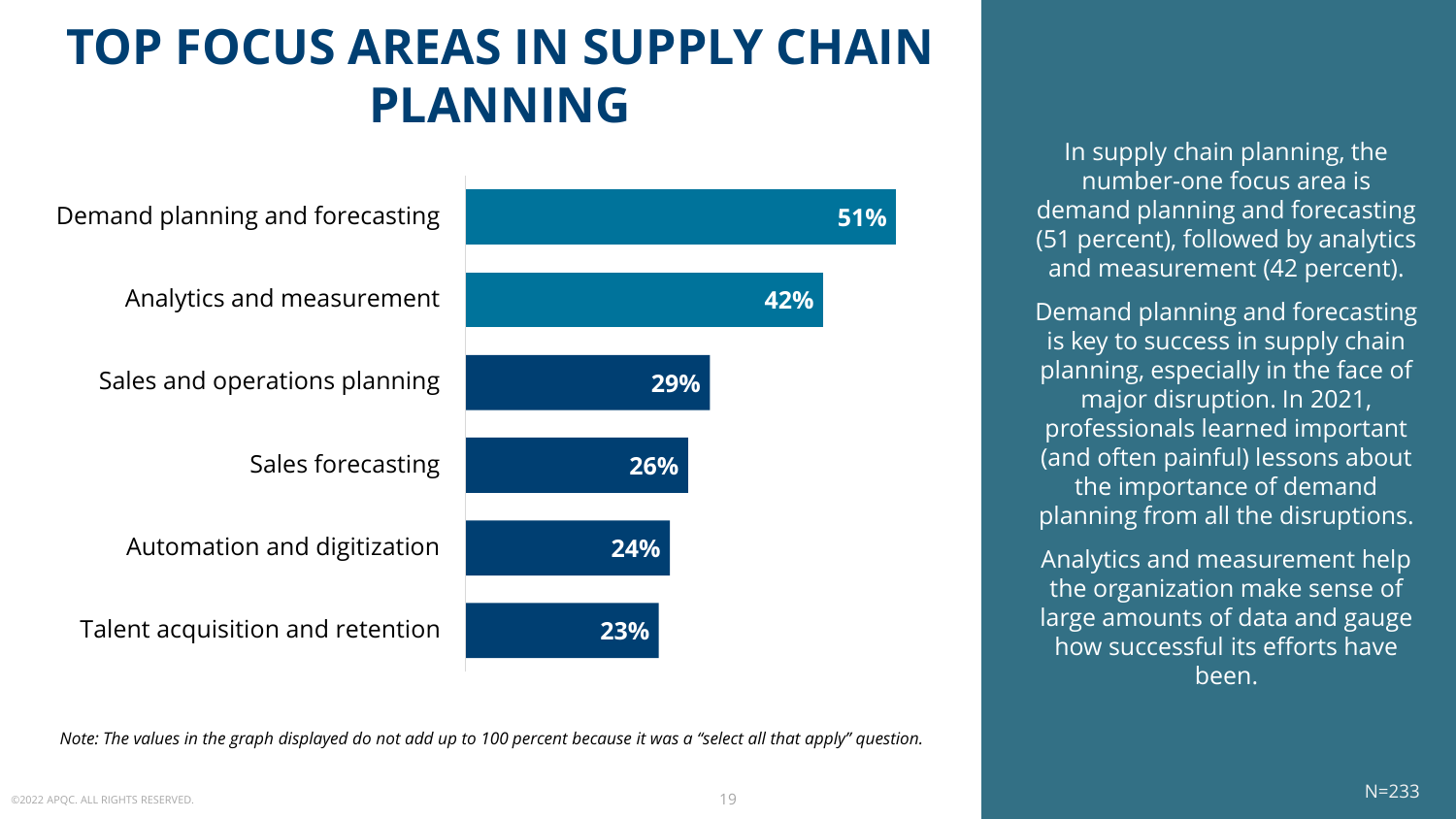#### **2022 PRIORITIES: SUPPLY CHAIN PLANNING**

More than half of respondents are looking to identify and implement best practices in supply chain planning in 2022. Comparing performance via benchmarking and implementing best practices will help pinpoint opportunities to enable faster cycle times and close gaps in supply chain planning prior to implementing new technologies and capabilities.

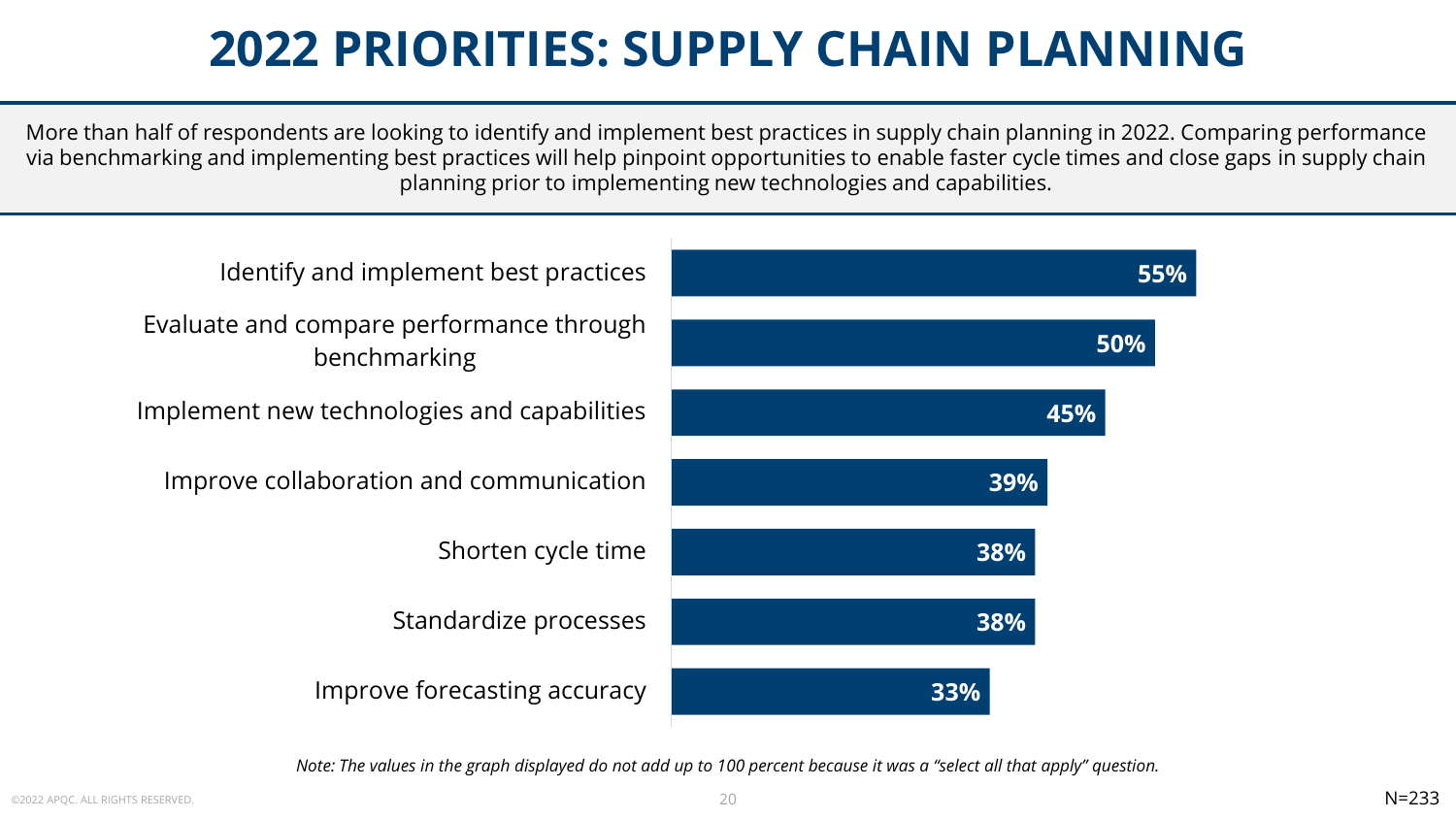In sourcing and procurement, the top focus area for 2022 is vendor/supplier relationship management or SRM (42 percent), followed by automation and digitization (29 percent) and procure-to-pay (27 percent). Disruptions have made clear the connection between an organization's success and its suppliers' success. With this recognition, there is a growing interest in improving supplier relationship management.

THIS IS ALL UPDATED At the same time, increased automation is helping improve the efficiency of sourcing and procurement, and advances in procure-to-pay are helping with internal alignment and ultimately, the supplier experience.

### **TOP FOCUS AREAS IN SOURCING/PROCUREMENT**

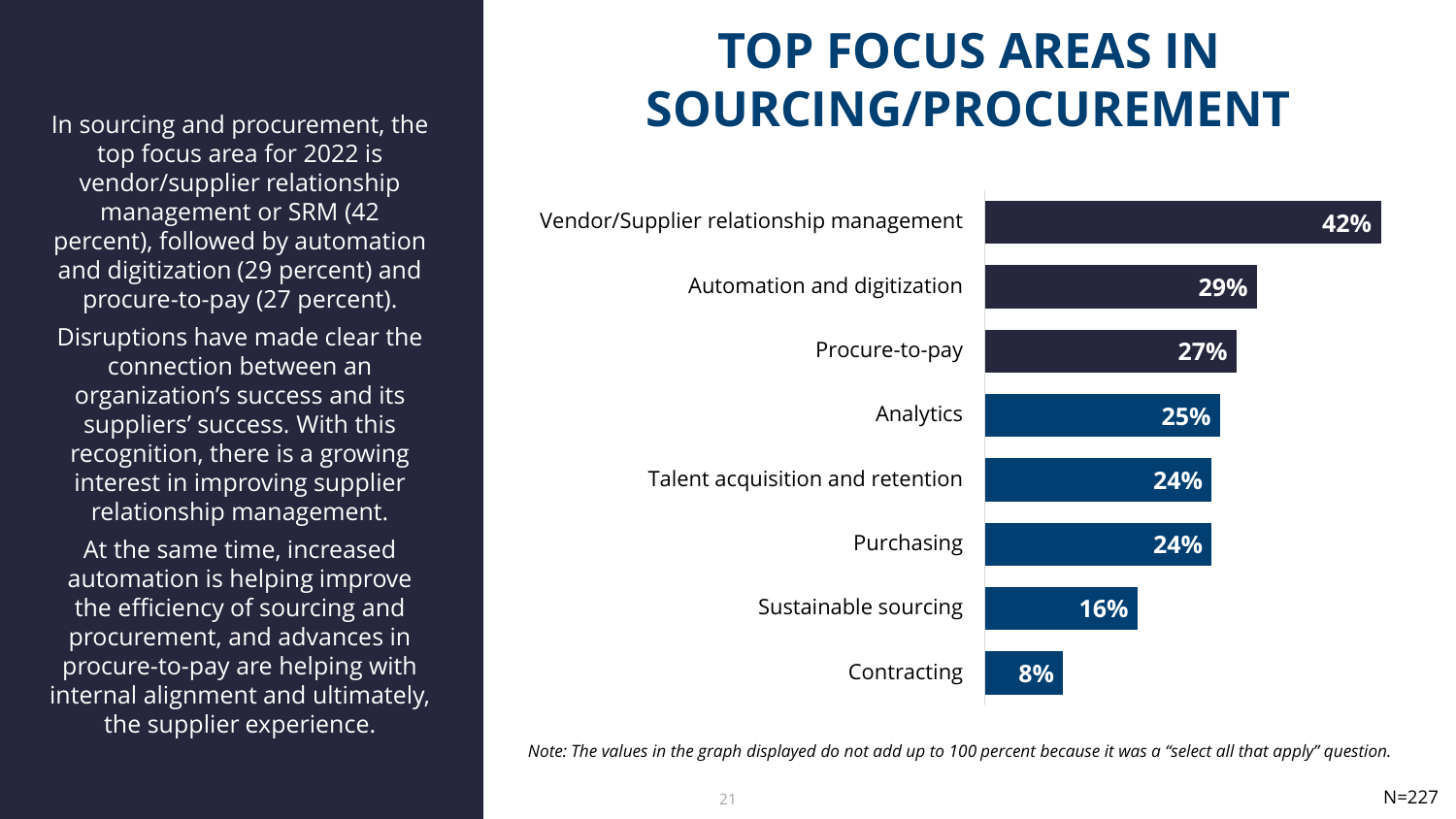## **2022 PRIORITIES: SOURCING AND PROCUREMENT**

For sourcing and procurement, 2022 is about doing things right and doing the right things. There is a lot of focus on benchmarking as organizations want to know if others are as challenged as they are. Misery loves company, and more importantly, knowing how your organization compares helps scale some of the responses and changes needed.

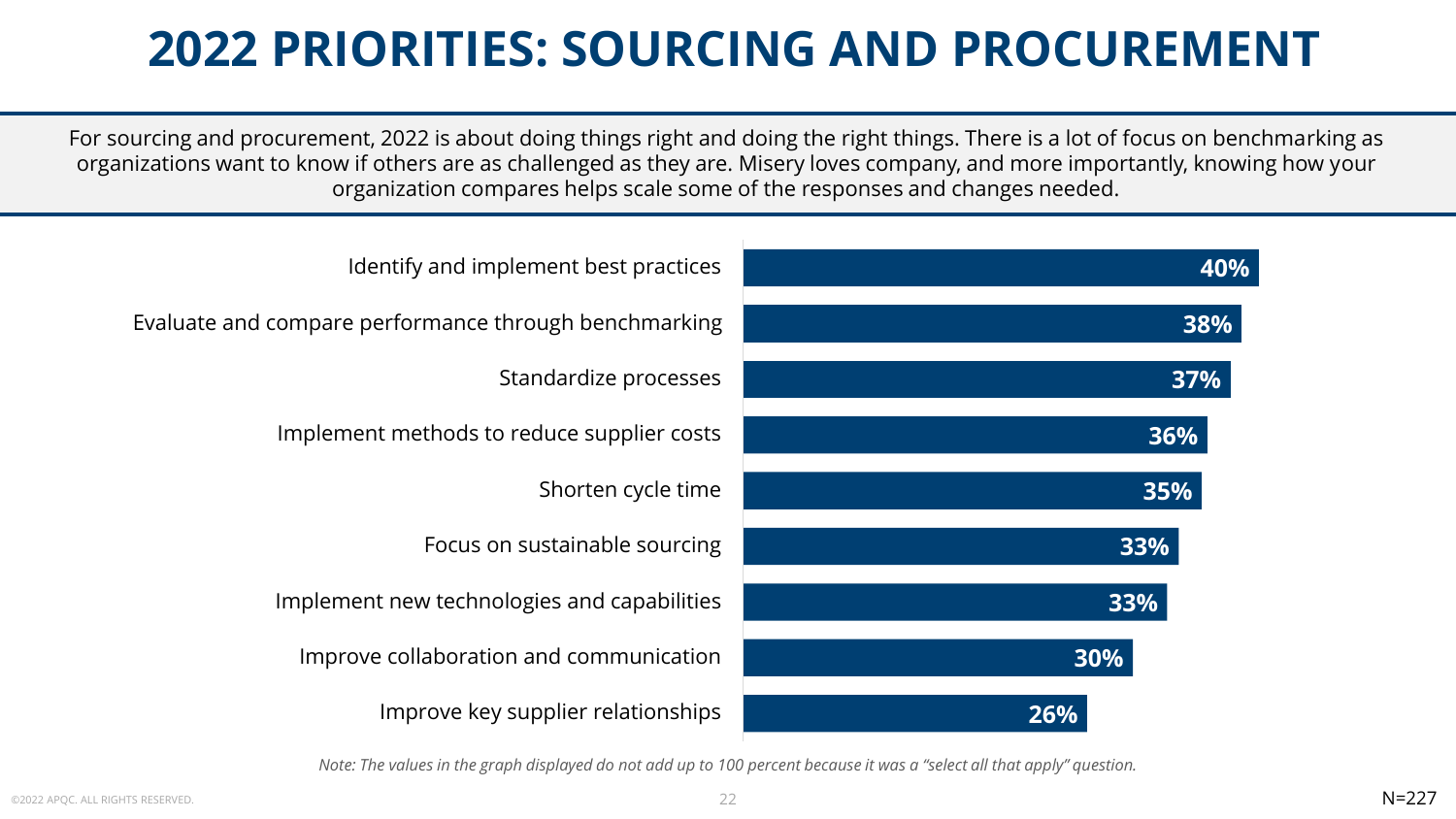#### **TOP FOCUS AREAS IN LOGISTICS**

In logistics, inventory management (46 percent) is the number-one focus area. Given the supply and demand fluctuations of 2021, the spotlight on this key process burns even brighter in 2022. Inventory management in 2022 is challenged by shortages, disruptions, and dealing with the bullwhip effect. Other key areas of focus include analytics (30 percent) and inbound material flow (27

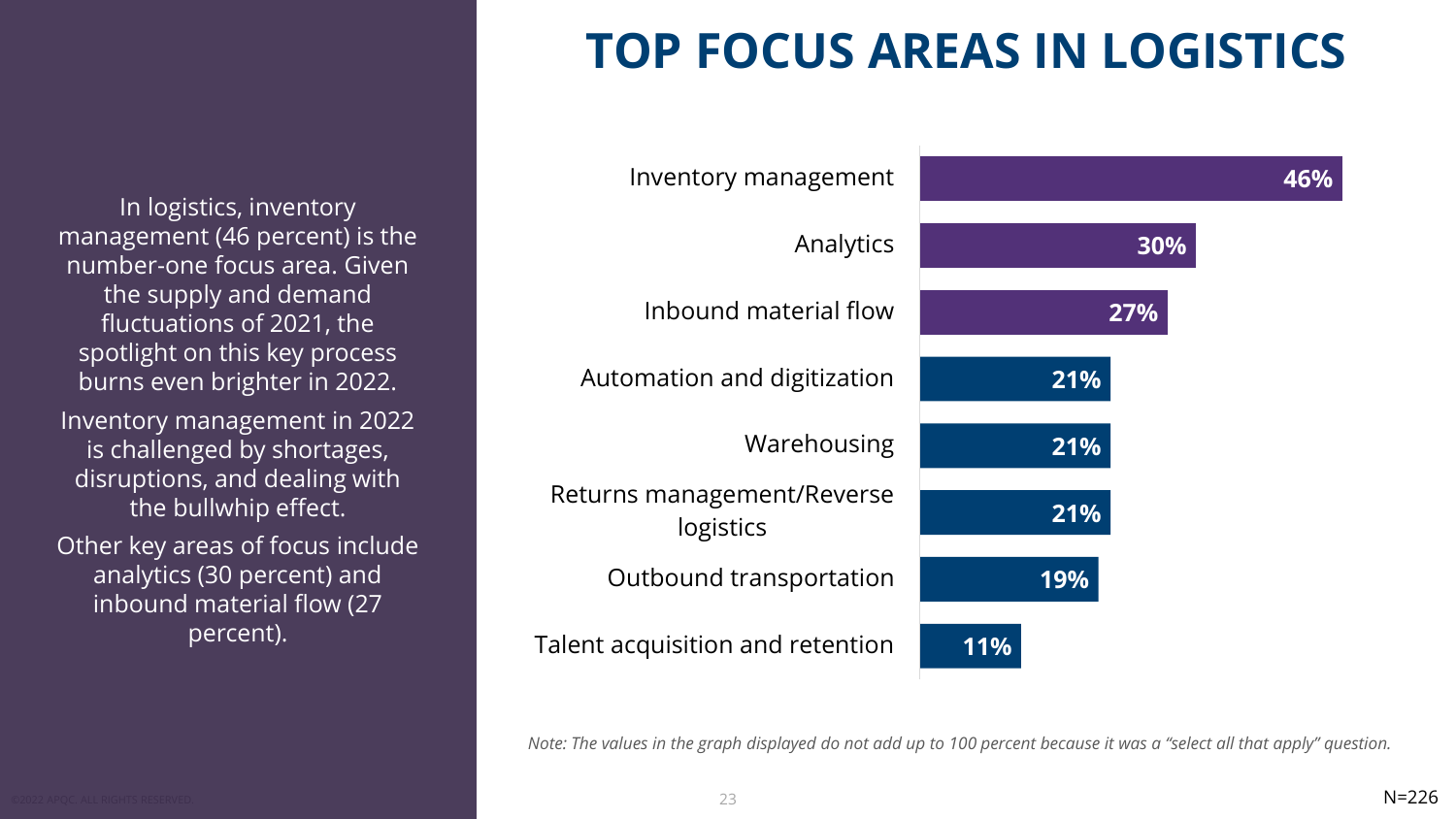#### **2022 PRIORITIES: LOGISTICS**

Almost half of respondents (45 percent) are prioritizing identifying and implementing logistics best practices for 2022 as they seek a better way to standardize processes (44 percent) integral to this vital function. Forty-two percent report that they are focusing on implementing methods to reduce transportation costs to maintain their logistics organization's performance in the face of ongoing challenges.

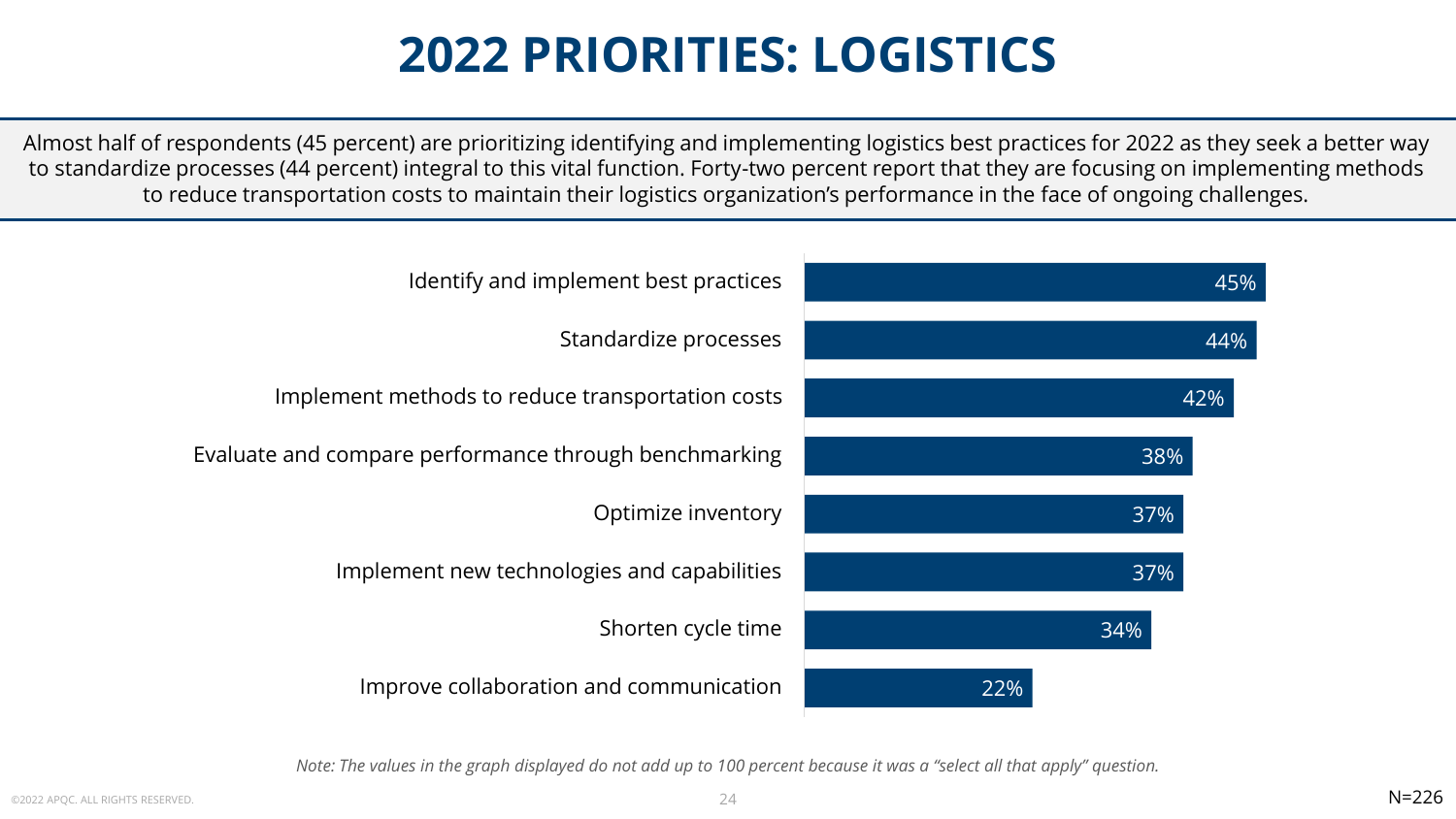Innovation is essential to survival in a fast-changing world. The top priority in this area, operational/process innovation, involves new ways of working that make the business more effective and/or improve the customer experience.

Product and service innovation has seen a resurgence as supply chain disruptions have led organizations to seek to create new products for which materials are easier (and/or more local) to source.

Innovation analytics help the organization evaluate how well its efforts are working.

## **TOP FOCUS AREAS IN INNOVATION**

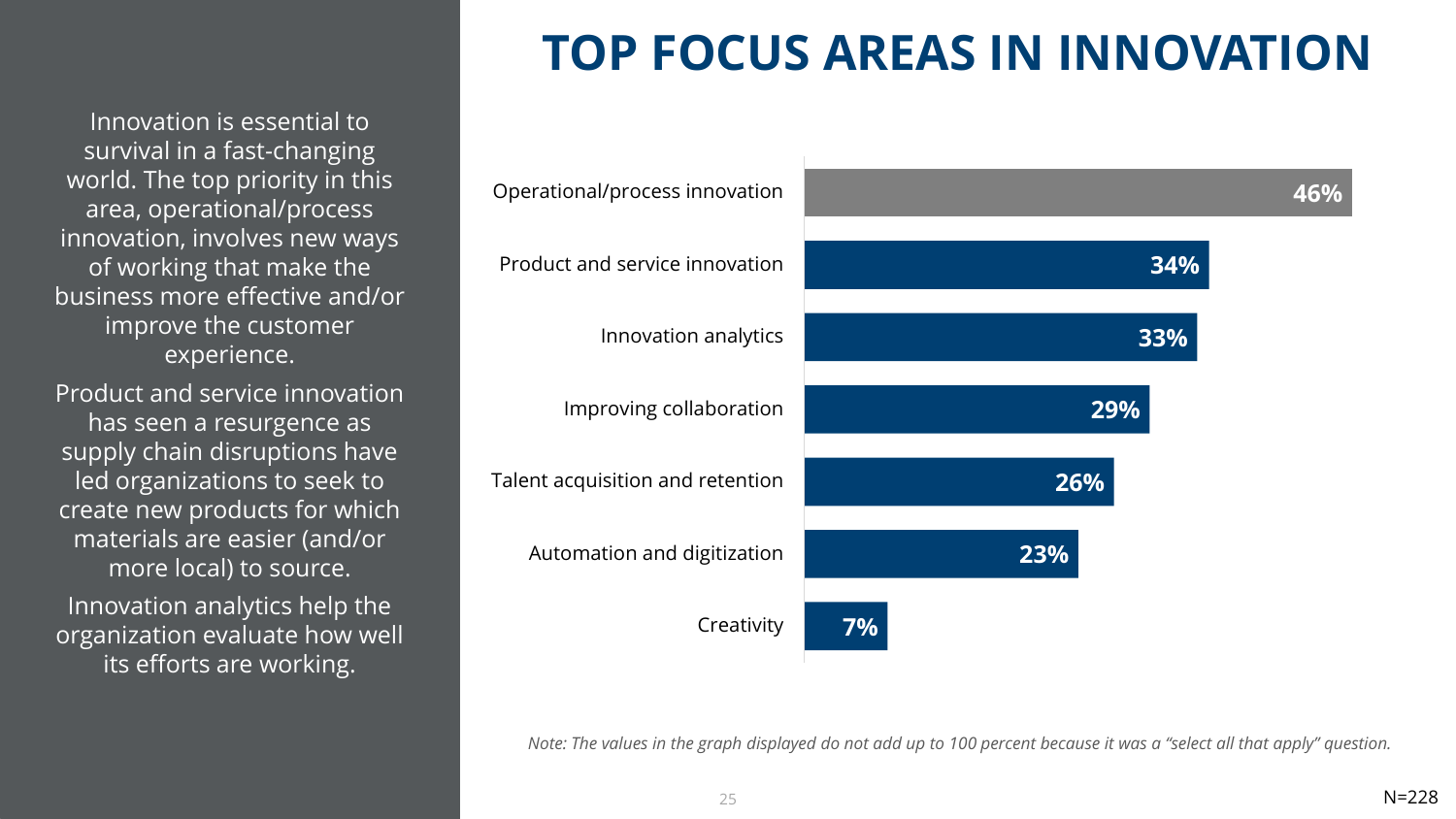#### **2022 PRIORITIES: INNOVATION**

Almost half of respondent organizations are seeking to integrate innovation into organizational goals. This vital priority takes innovation from something "they" do to something that each employee feels accountability and ownership for putting into action. Adopting a culture of creativity moved up the list of priorities as respondents highlight finding new and novel solutions to the challenges facing supply chains.

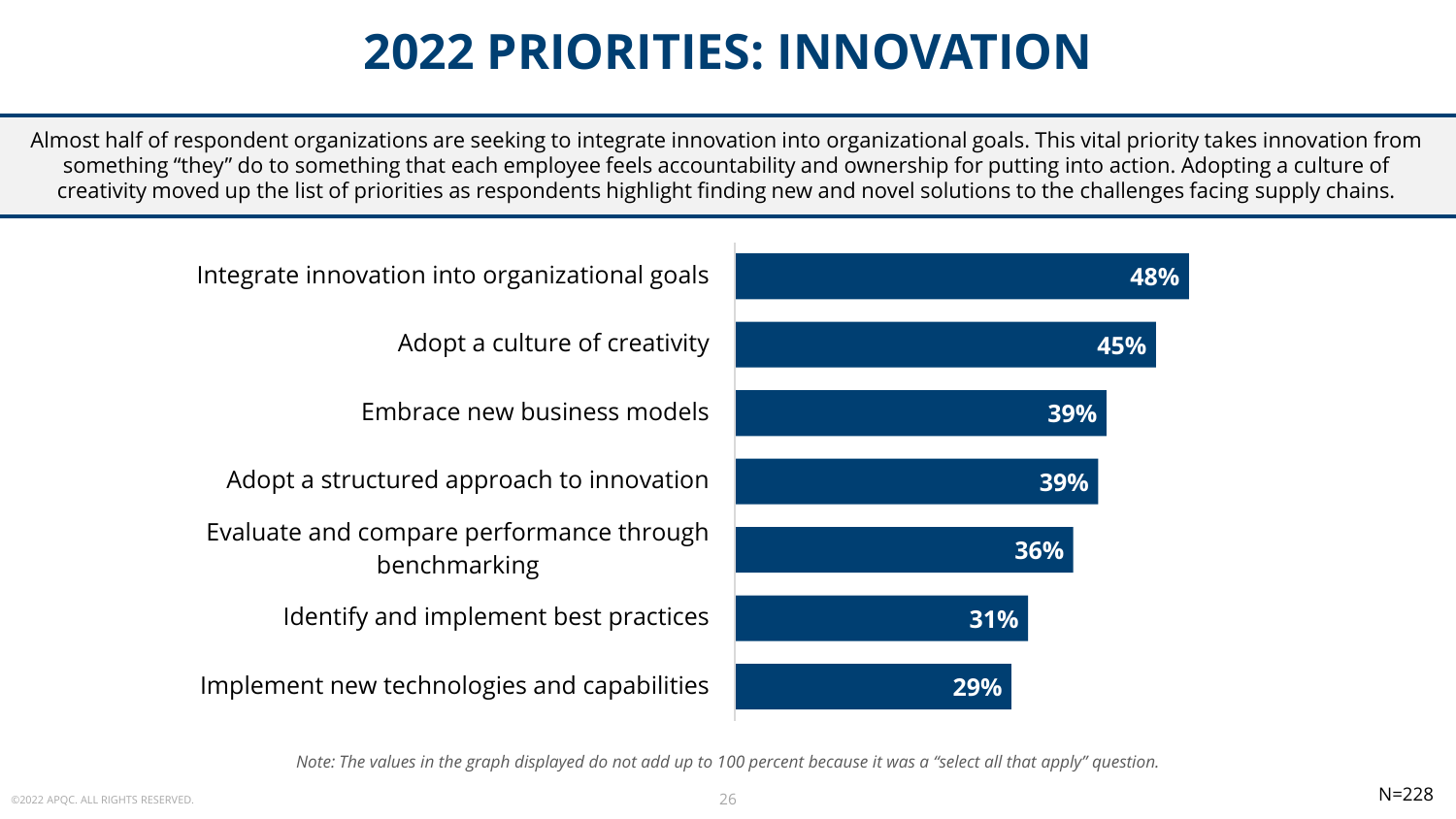## **TOP FOCUS AREAS IN MANUFACTURING**



For manufacturing, automation and digitization is the top focus area for 2022 for 59 percent of the respondents. It is followed by production management (57 percent). These were the same top priorities in 2021 as well.

Organizations have been implementing digital technologies in manufacturing to improve quality, reduce cycle times, and enhance real-time access to data for decision-making.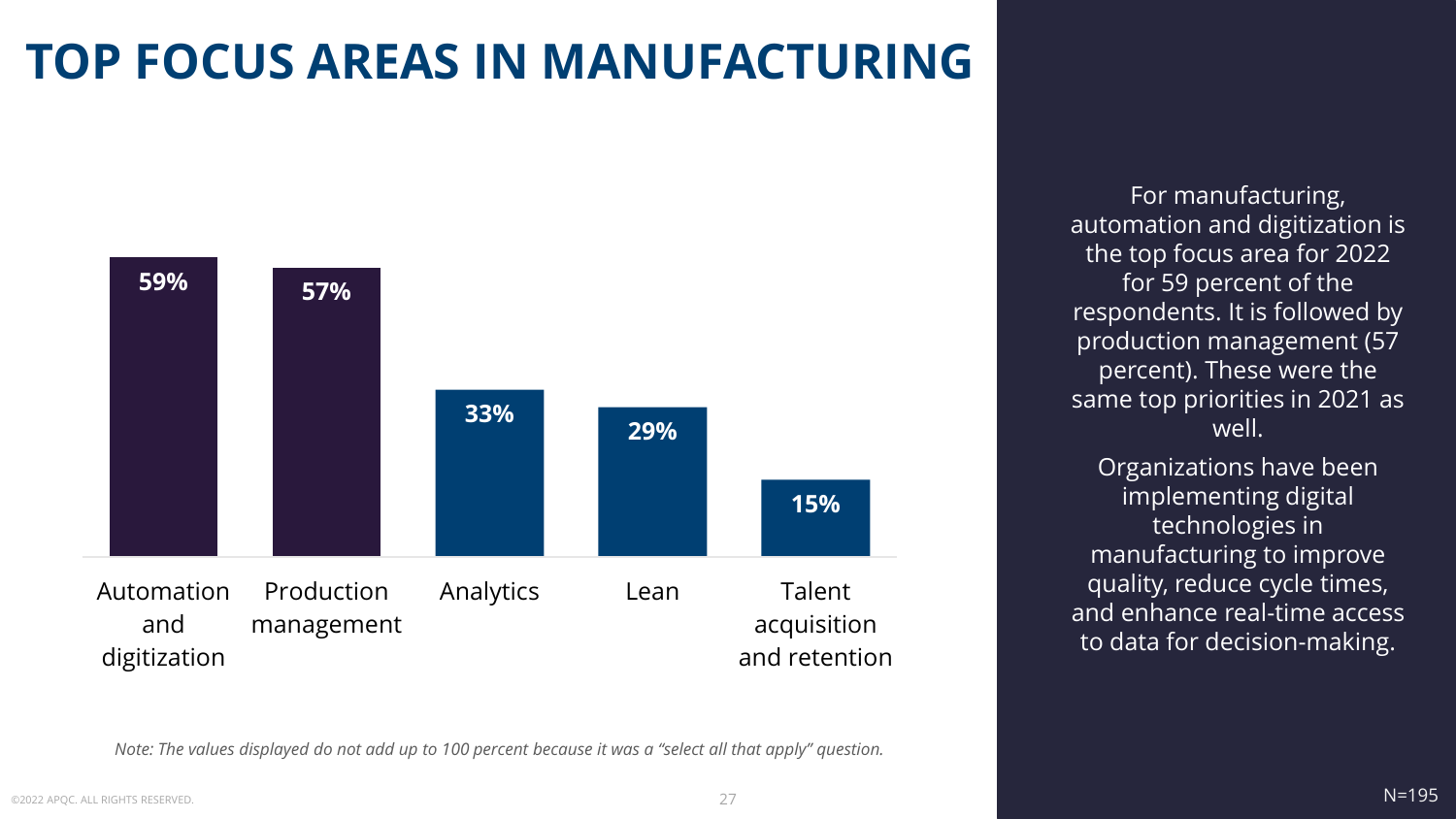In order management, improved automation and digitization, the top priority for 2022, can lead to faster order cycle times, fewer errors from manual interventions, and improved customer service.

Going digital in this area helps organizations respond faster in times of disruption by increasing transparency, supporting the prioritization of specific orders, and reducing reshipping and inventory problems.

#### **TOP FOCUS AREAS IN ORDER MANAGEMENT**

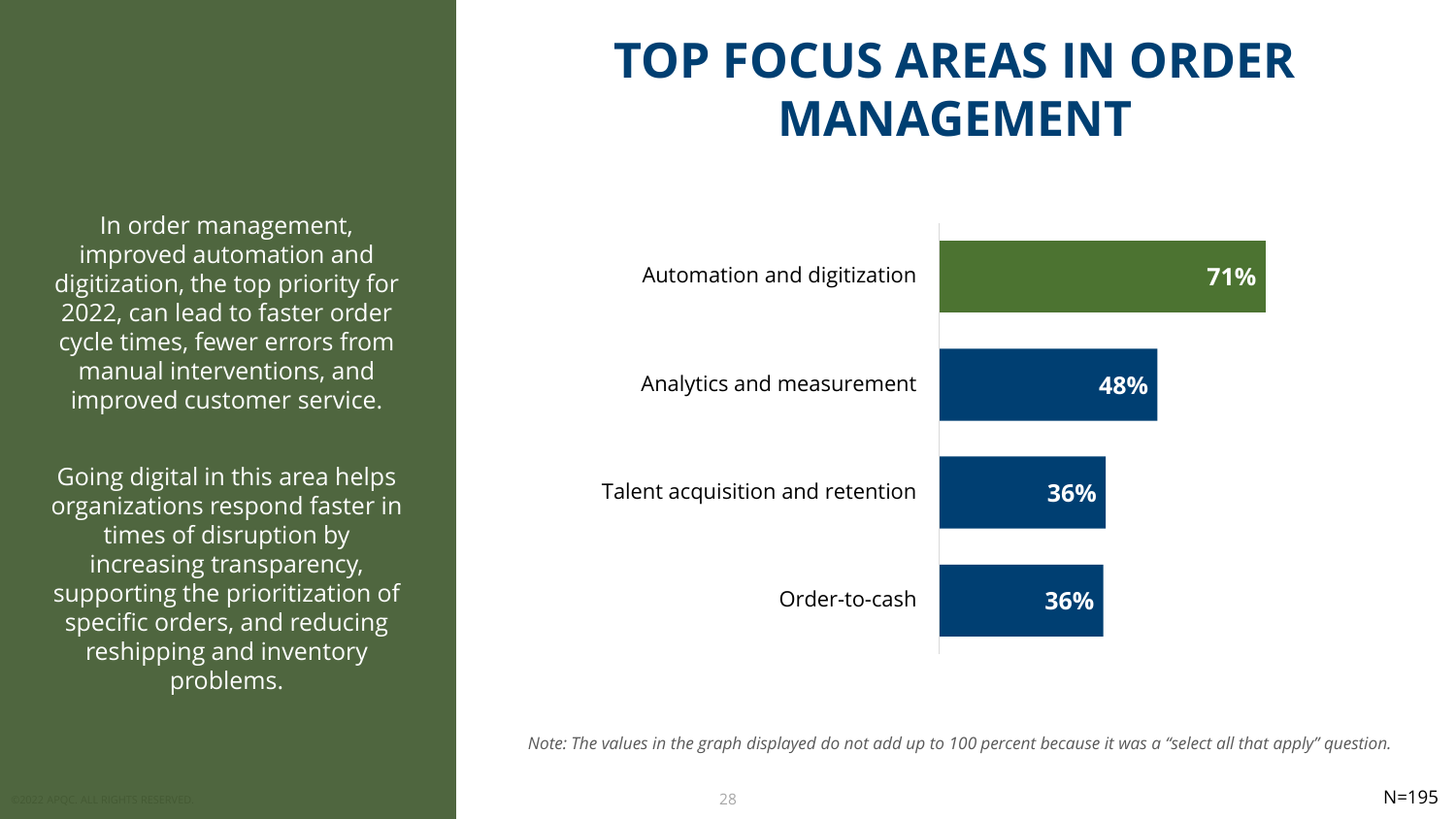#### **2022 PRIORITIES: ORDER MANAGEMENT**

The number one priority for order management in 2022, according to respondents, is a tie between implementing new technologies and capabilities and identifying and implementing best practices. Close behind are standardizing processes and evaluating performance through benchmarking. These top priorities lay the foundation for successfully shortening order cycle time in 2022.

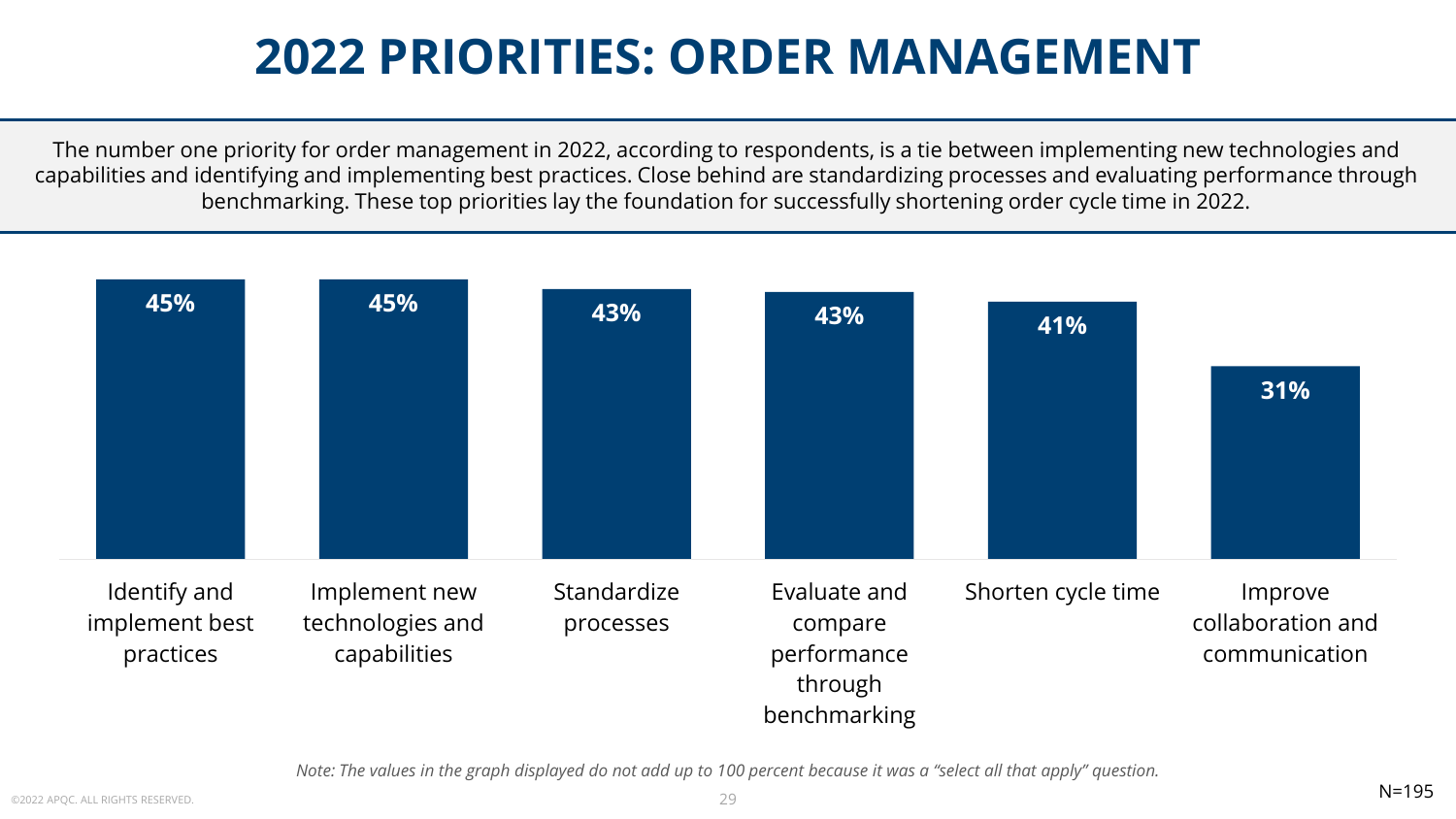#### **TOP FOCUS AREAS IN PRODUCT DEVELOPMENT**



In Product Development, new product development and product management and planning rank as the top two priority areas for 2022, which is the same as in 2021.

Organizations are focusing on improving the process, methods, and results for how they get new ideas to market. They are also looking at how those products are managed and planned once they have been launched.

*Note: The values displayed do not add up to 100 percent because it was a "select all that apply" question.* 

©2022 APQC. ALL RIGHTS RESERVED. 30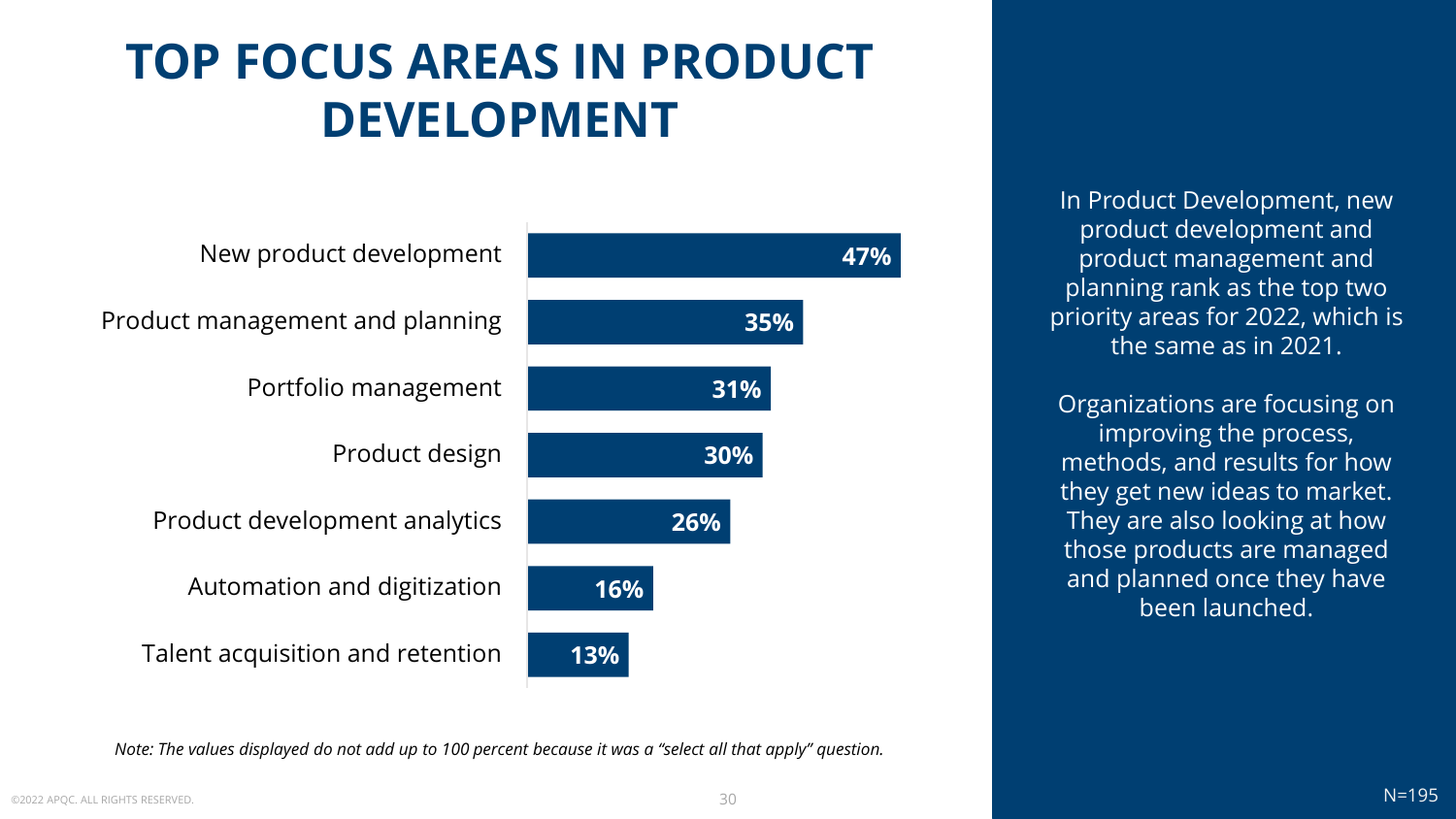# <span id="page-30-0"></span>**RECOMMENDED RELEVANT APQC CONTENT**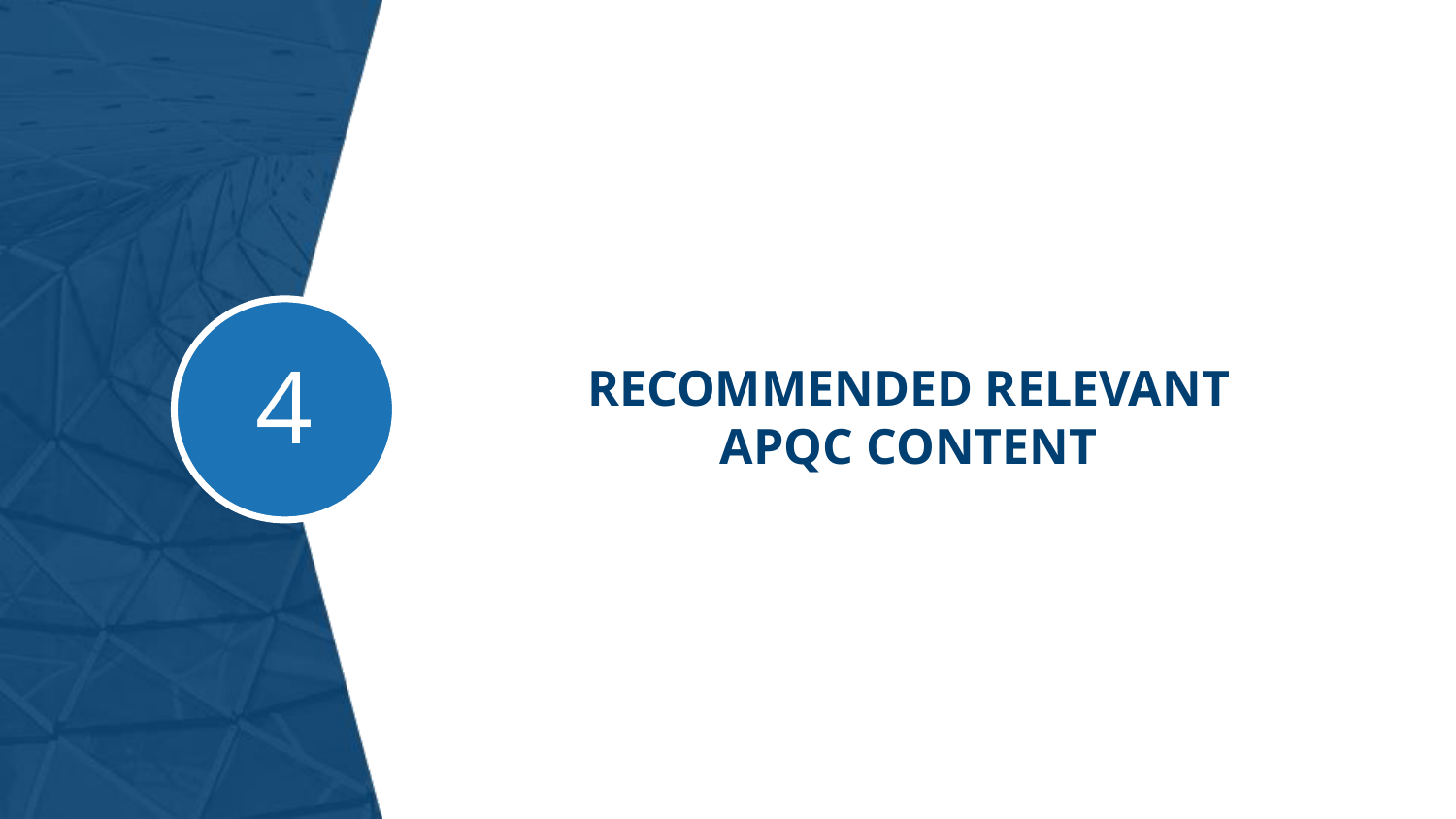#### **SUPPLY CHAIN PLANNING**

#### Recommended Content

- » [Supply Chain Planning:](https://www.apqc.org/resource-library/resource-listing/supply-chain-planning-blueprint-success)  Blueprint for Success
- » [Interactive Supply Chain](https://www.apqc.org/resource-library/resource-listing/interactive-supply-chain-planning-tune-diagnostic#:~:text=Interactive%20Supply%20Chain,Linkedin%0A%0A%20%20Twitter%0A%0A%20%20Email)  Planning Tune-Up **Diagnostic**
- » [Sustainability as a Strategic](https://www.apqc.org/resource-library/resource-listing/sustainability-strategic-imperative#:~:text=Sustainability%20as%20a,Linkedin%0A%0A%20%20Twitter%0A%0A%20%20Email)  **Imperative**

#### Collections

- » [Improving Supply Chain](https://www.apqc.org/resource-library/resource-collection/improving-supply-chain-planning)  **Planning**
- » [Supply Chain Planning Key](https://www.apqc.org/resource-library/resource-collection/key-supply-chain-planning-benchmarks)  Benchmarks
- » [Supply Chain Planning](https://www.apqc.org/resource-library/resource-collection/supply-chain-planning-practices)  **Practices**
- » [Artificial Intelligence \(AI\) In](https://www.apqc.org/resource-library/resource-collection/artificial-intelligence-ai-supply-chain) Supply Chain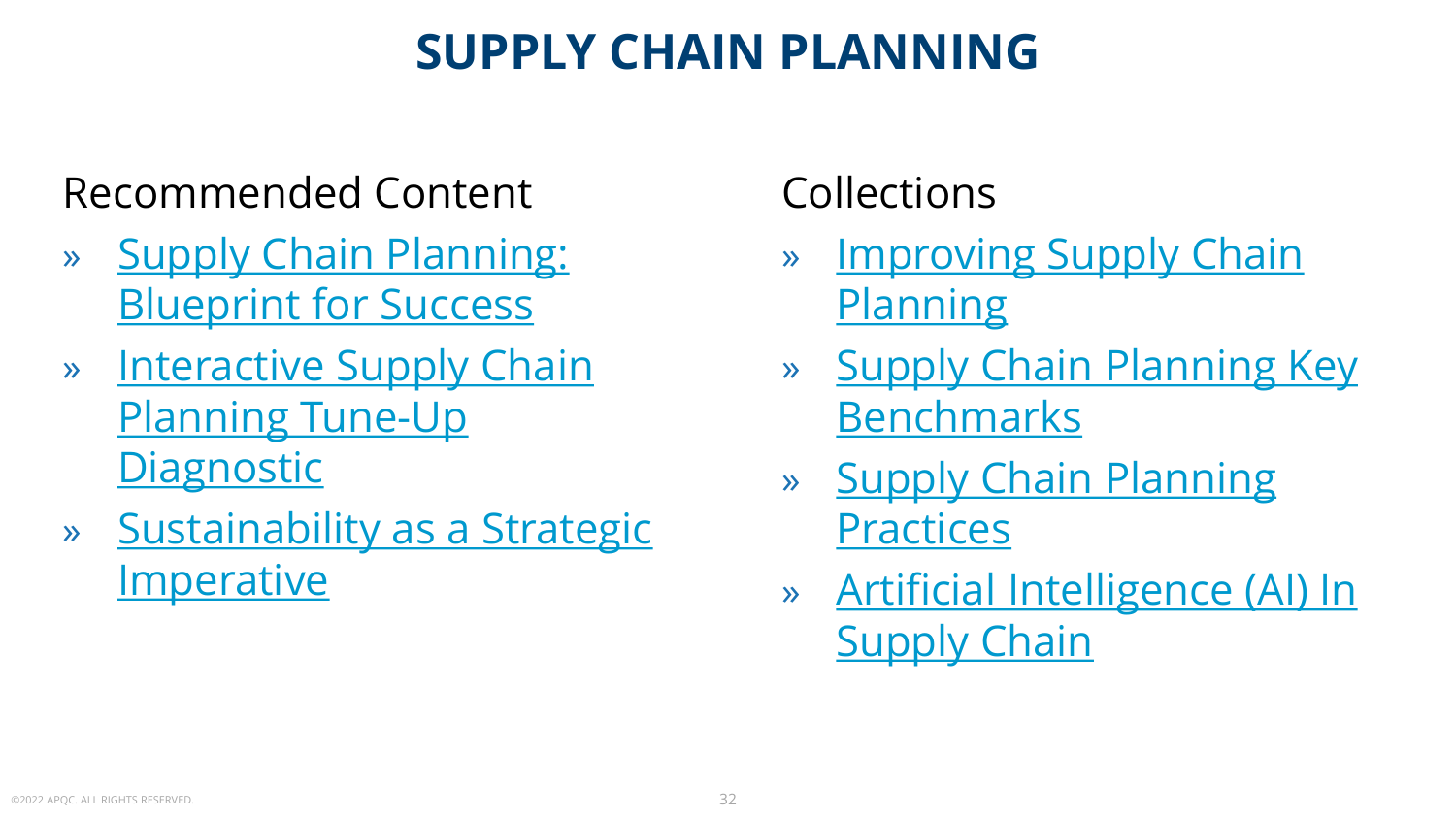#### **SOURCING AND PROCUREMENT**

#### Recommended Content

- » [Sourcing and Procurement](https://www.apqc.org/resource-library/resource-listing/sourcing-and-procurement-blueprint-success) Blueprint for Success
- » Driving Effective [Transformation in](https://www.apqc.org/resource-library/resource-listing/driving-effective-transformation-procurement#:~:text=Driving%20Effective%20Transformation,Linkedin%0A%0A%20%20Twitter%0A%0A%20%20Email) **Procurement**
- » [Process is Key to Improving](https://www.apqc.org/resource-library/resource-listing/process-key-improving-procure-pay) Procure-to-Pay
- » [Procure-to-Pay Suffers from](https://www.apqc.org/resource-library/resource-listing/procure-pay-suffers-disconnected-governance)  Disconnected Governance

#### Collections

- » [Understanding Procurement](https://www.apqc.org/resource-library/resource-collection/understanding-procurement-benchmarks-and-best-practices) Benchmarks and Best **Practices**
- » [Procurement Key](https://www.apqc.org/resource-library/resource-collection/procurement-key-benchmarks) Benchmarks
- » [Procurement Practices](https://www.apqc.org/resource-library/resource-collection/procurement-practices-reports)  Reports
- » [Supplier Risk Management:](https://www.apqc.org/resource-library/resource-collection/supplier-risk-management-current-state-practices) Current State Practices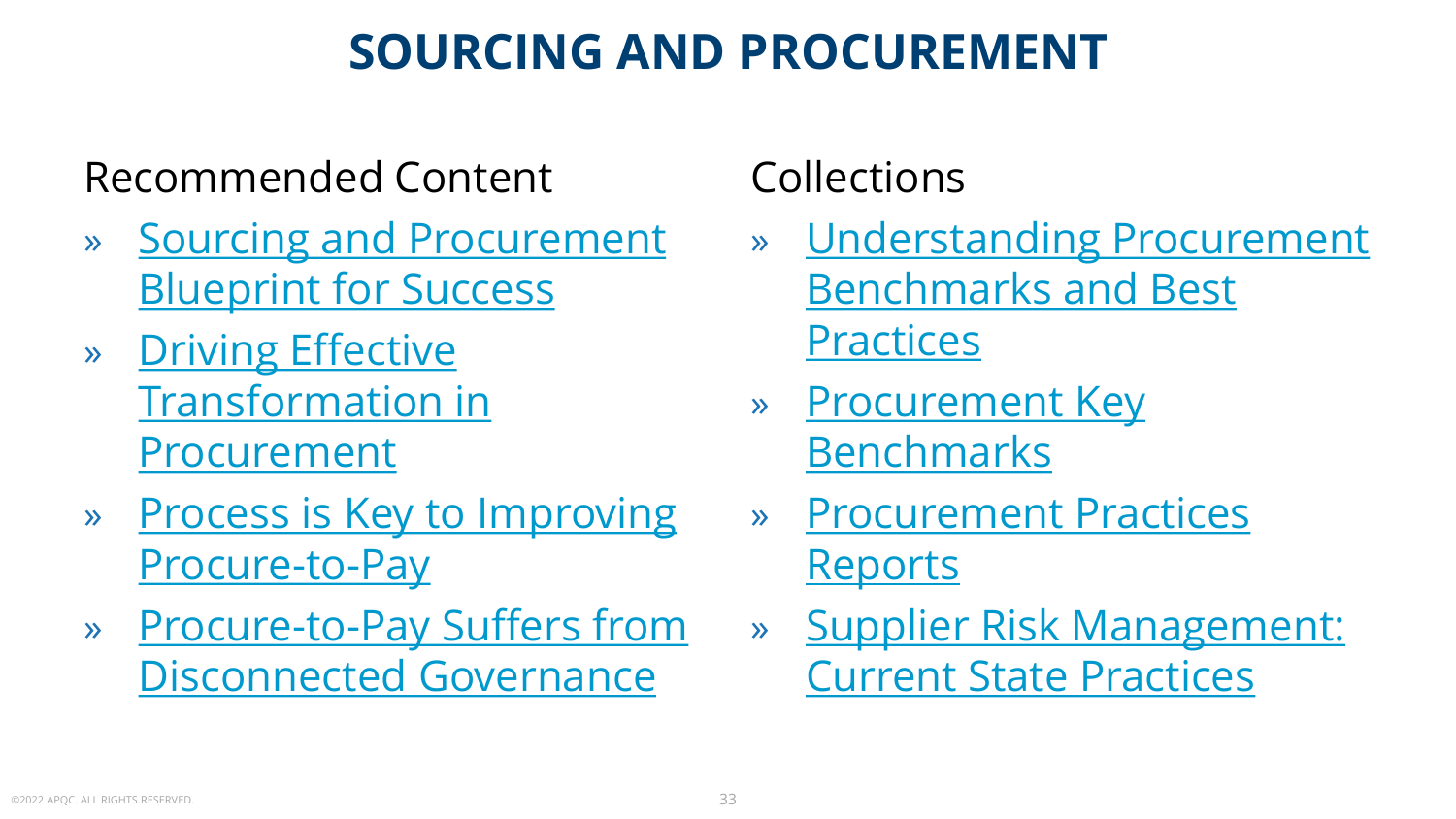## **LOGISTICS**

#### Collections

- » [Key Logistics Benchmarks](https://www.apqc.org/resource-library/resource-collection/key-logistics-benchmarks)
- » [Logistics: Current State](https://www.apqc.org/resource-library/resource-collection/logistics-current-state-practices-reports)  Practices Reports
- » [Blueprint for Success:](https://www.apqc.org/resource-library/resource-collection/blueprint-success-logistics)  **Logistics**

#### Content

- » [Understanding Logistics](https://www.apqc.org/resource-library/resource-listing/understanding-logistics-processes)  Processes
- » [Interactive Logistics Tune-Up](https://www.apqc.org/resource-library/resource-listing/interactive-logistics-tune-diagnostic) **Diagnostic**
- » Think Holistically for More [Cost-Effective Warehousing](https://www.apqc.org/resource-library/resource-listing/think-holistically-more-cost-effective-warehousing)
- » Emissions Reduction **[Practices in Logistics](https://www.apqc.org/resource-library/resource-listing/emissions-reduction-practices-logistics)**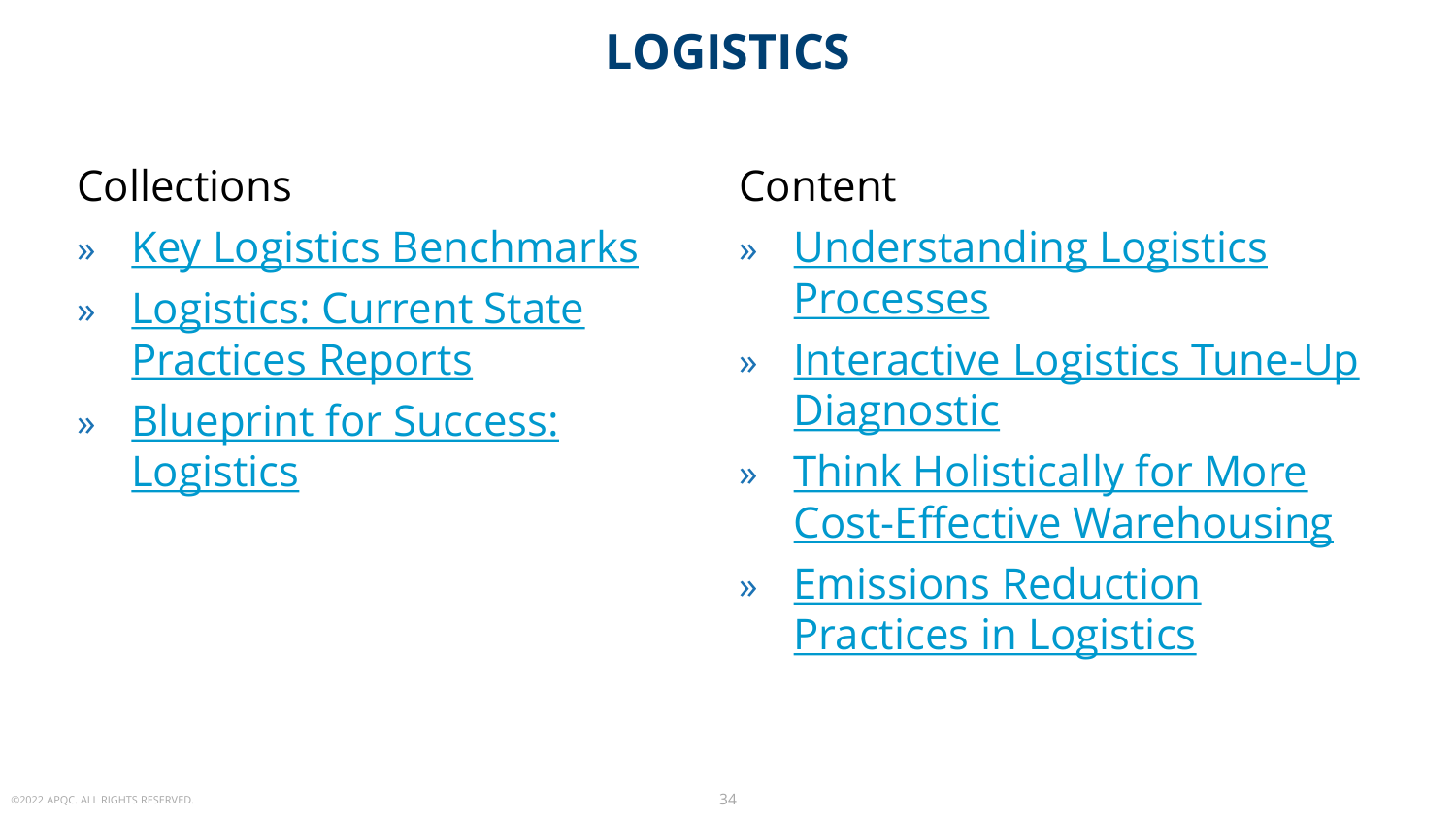## **INNOVATION**

- » [Open Innovation: Creating](https://www.apqc.org/resource-library/resource-listing/open-innovation-creating-flexible-collaboration) Flexible Collaboration
- » [Three Frameworks for Creative](https://www.apqc.org/resource-library/resource-listing/three-frameworks-creative-problem-solving-supply-chain)  Problem Solving in Supply Chain
- » [Innovation: Driving Successful](https://www.apqc.org/resource-library/resource-collection/innovation-driving-successful-change) **Change**



- » Core Capabilities for **[Organizational Resilience](https://www.apqc.org/resource-library/resource-collection/core-capabilities-organizational-resilience)** 
	- **[Innovation: A Core Capability for](https://www.apqc.org/resource-library/resource-listing/innovation-core-capability-organizational-resilience) Organizational Resilience**
	- **<u>• Use Innovation to Improve</u> [Organizational Resilience](https://www.apqc.org/resource-library/resource-listing/use-innovation-improve-organizational-resilience)**
- » [Post-Disruption Innovation:](https://www.apqc.org/resource-library/resource-listing/post-disruption-innovation-path-recovery#:~:text=Post-Disruption%20Innovation,Linkedin%0A%0A%20%20Twitter%0A%0A%20%20Email)  The Path To Recovery
- » How to Leverage Disruption [for Innovation and Growth](https://www.apqc.org/resource-library/resource-listing/how-leverage-disruption-innovation-and-growth-scott-anthony#:~:text=How%20to%20Leverage,Linkedin%0A%0A%20%20Twitter%0A%0A%20%20Email)  with Scott Anthony
- » [Three Ways to Embrace Failure](https://www.apqc.org/resource-library/resource-listing/three-ways-embrace-failure-road-innovation#:~:text=Three%20Ways%20to,Linkedin%0A%0A%20%20Twitter%0A%0A%20%20Email)  on The Road to Innovation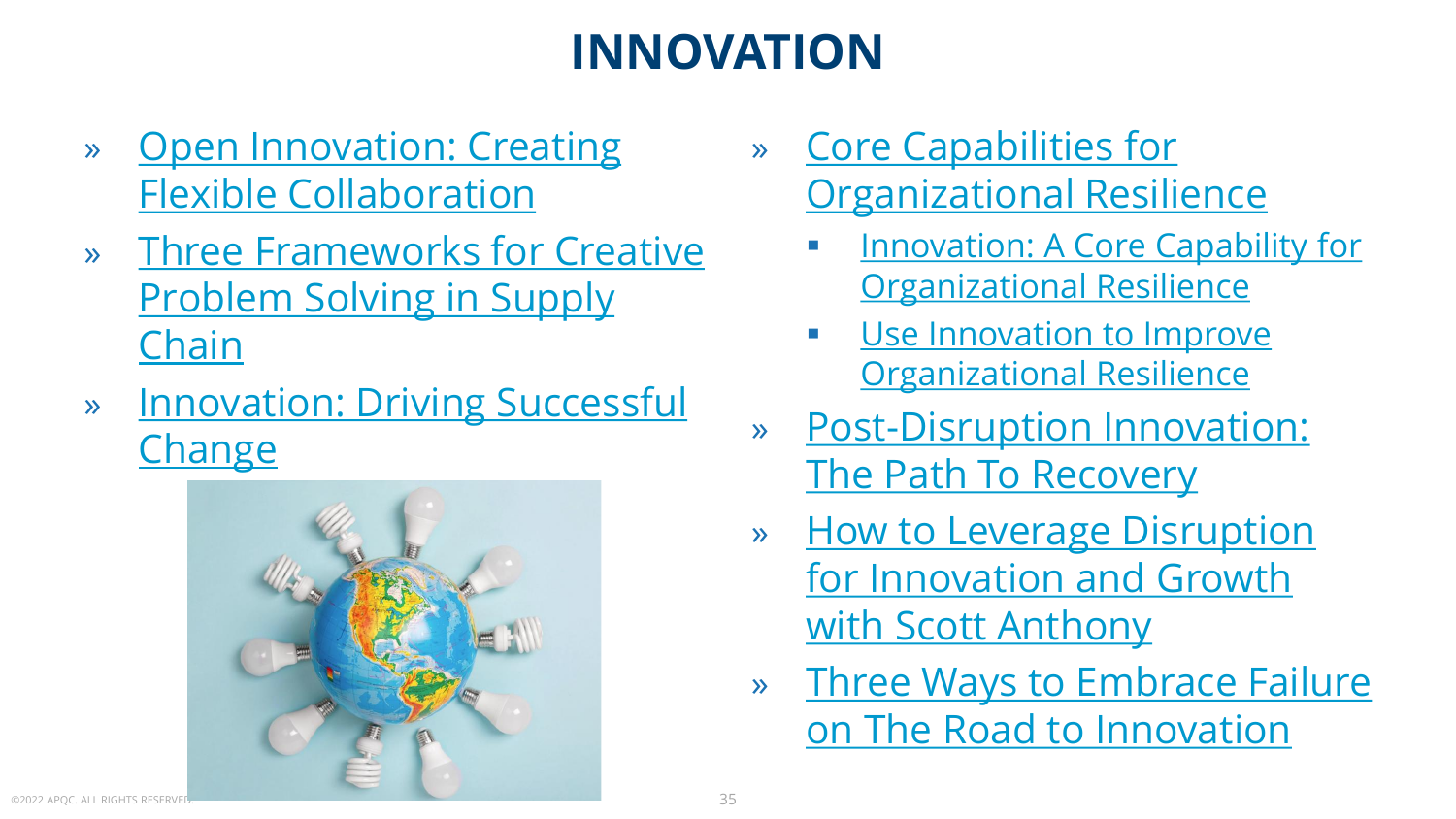#### **PARTICIPANT DEMOGRAPHICS**

<span id="page-35-0"></span>5

Region Revenue Role Industries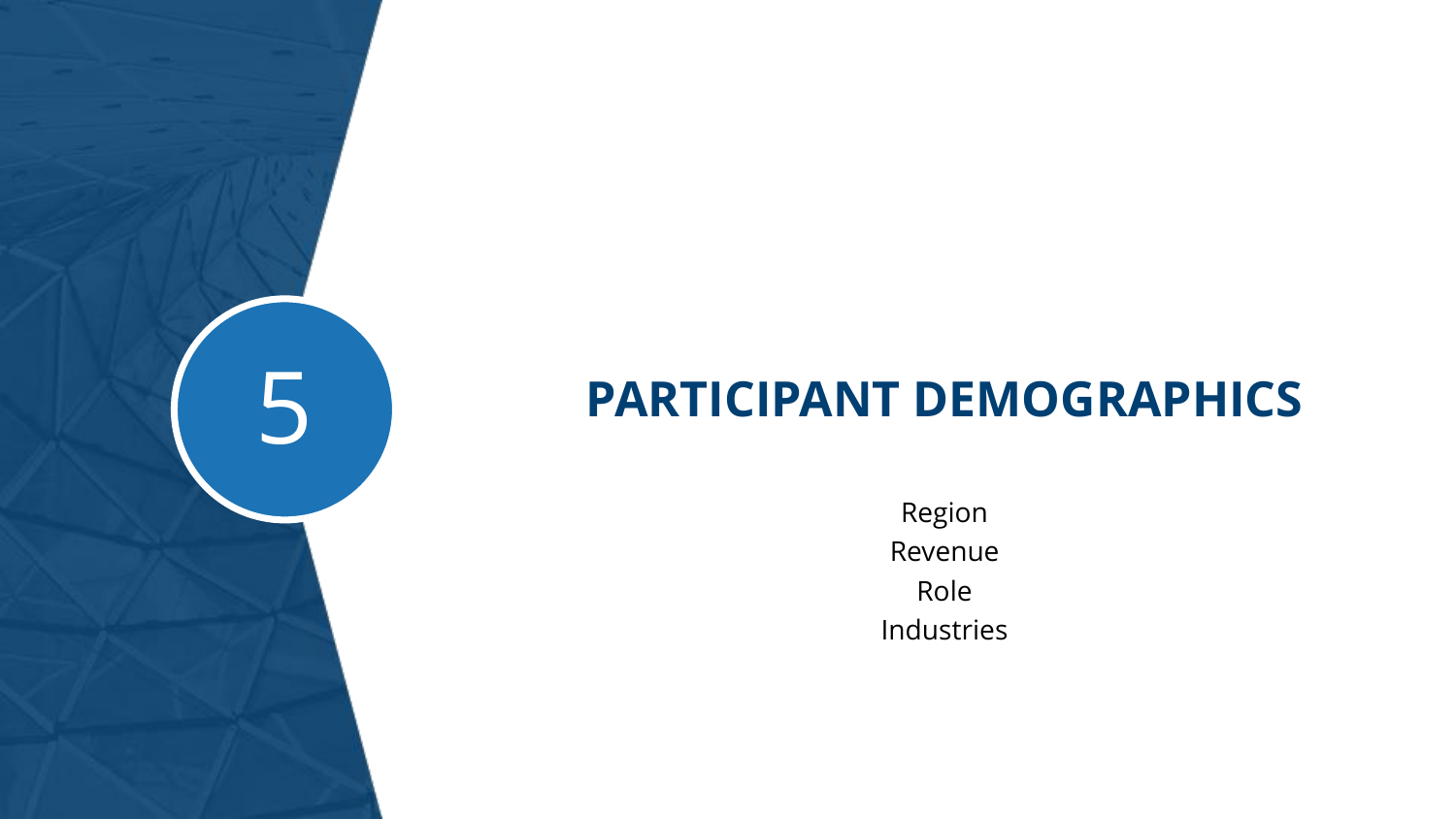#### **DEMOGRAPHICS**

| <b>Region</b>                    |       |
|----------------------------------|-------|
| United States and Canada         | 33.3% |
| <b>Central and South America</b> | 2.3%  |
| Europe                           | 29.9% |
| Africa and Middle East           | 2.3%  |
| Asia/Pacific                     | 32.2% |

| <b>Role</b>                                          |       |
|------------------------------------------------------|-------|
| Head of Business (Chairman, CEO,<br>President, etc.) | 13.4% |
| <b>VP/Senior Executive</b>                           | 20.7% |
| Director/Senior Manager                              | 24.1% |
| Manager/Process Owner                                | 34.1% |
| Specialist/Analyst                                   | 4.6%  |
| Consultant                                           | 3.1%  |

| <b>Annual Revenue</b>                  |       |
|----------------------------------------|-------|
| Less than \$500 million                | 9.1%  |
| \$500 million to less than \$1 billion | 19.8% |
| \$1 billion and less than \$5 billion  | 21.3% |
| \$5 billion to less than \$10 billion  | 10.7% |
| \$10 billion to less than \$20 billion | 18.2% |
| \$20 billion or greater                | 20.9% |

| <b>Primary Organization Role</b> |       |
|----------------------------------|-------|
| Manufacturing                    | 39.5% |
| <b>Services</b>                  | 41.0% |
| <b>Hybrid</b>                    | 19.5% |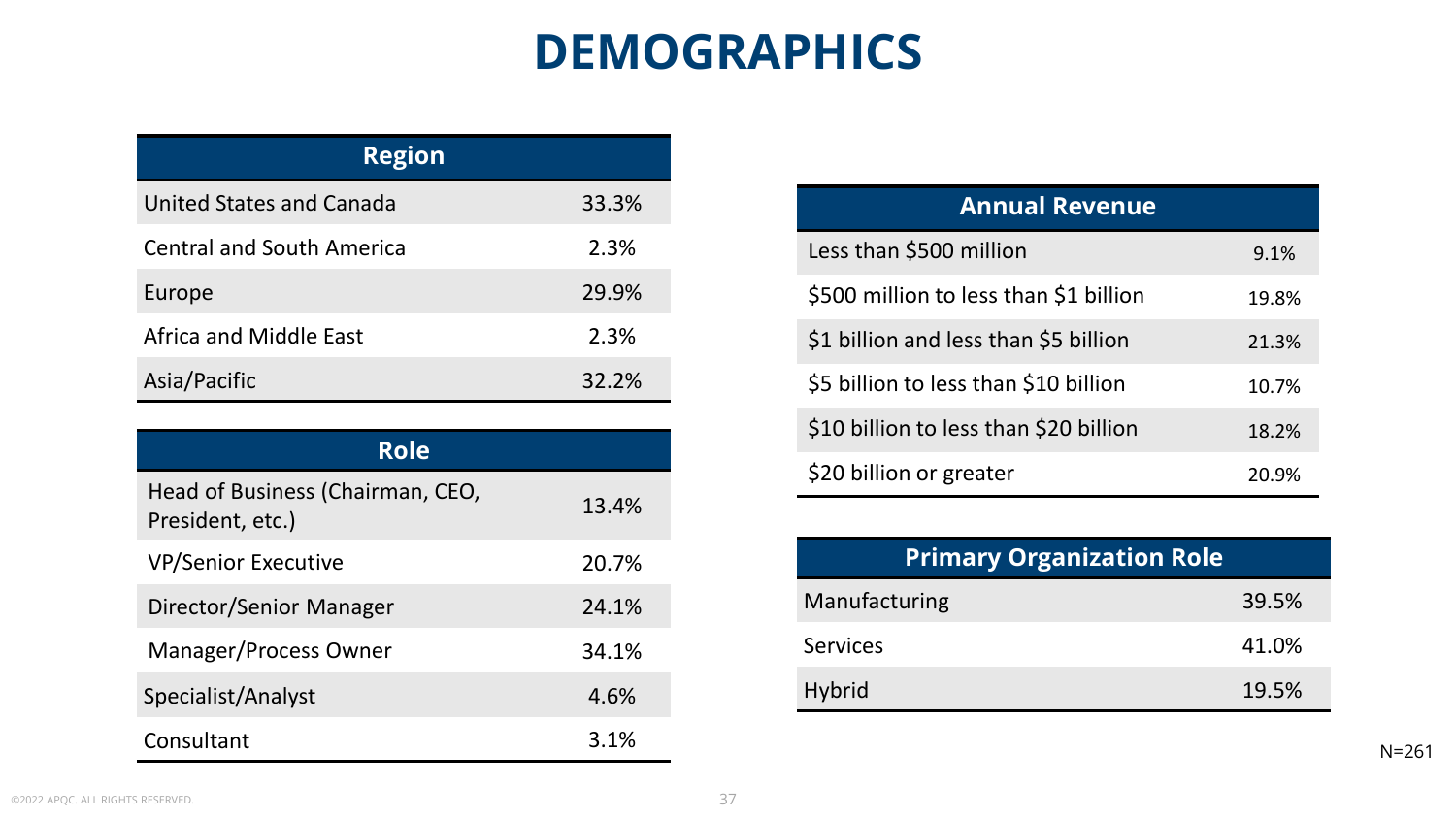#### **TOP 10 PARTICIPATING INDUSTRIES**

| <b>Top 10 Industries</b>                |       |
|-----------------------------------------|-------|
| <b>Industrial Products</b>              | 10.3% |
| <b>Consumer Products/Packaged Goods</b> | 9.2%  |
| Automotive                              | 7.7%  |
| Pharmaceutical                          | 7.7%  |
| Electronics                             | 7.3%  |
| Agriculture                             | 6.9%  |
| Aerospace                               | 5.7%  |
| Petroleum/Chemical                      | 5.4%  |
| <b>Services</b>                         | 5.0%  |
| <b>Retail and Wholesale</b>             | 3.8%  |

*Other industries also included: Distribution/Transportation, Pharmaceutical, Agriculture, Healthcare, Insurance, Media and Entertainment, Government/Military, Rental, Research Organization, Financial Services/Banking, Utility, Waste Management/Environment, Non-Profit, and Mining.*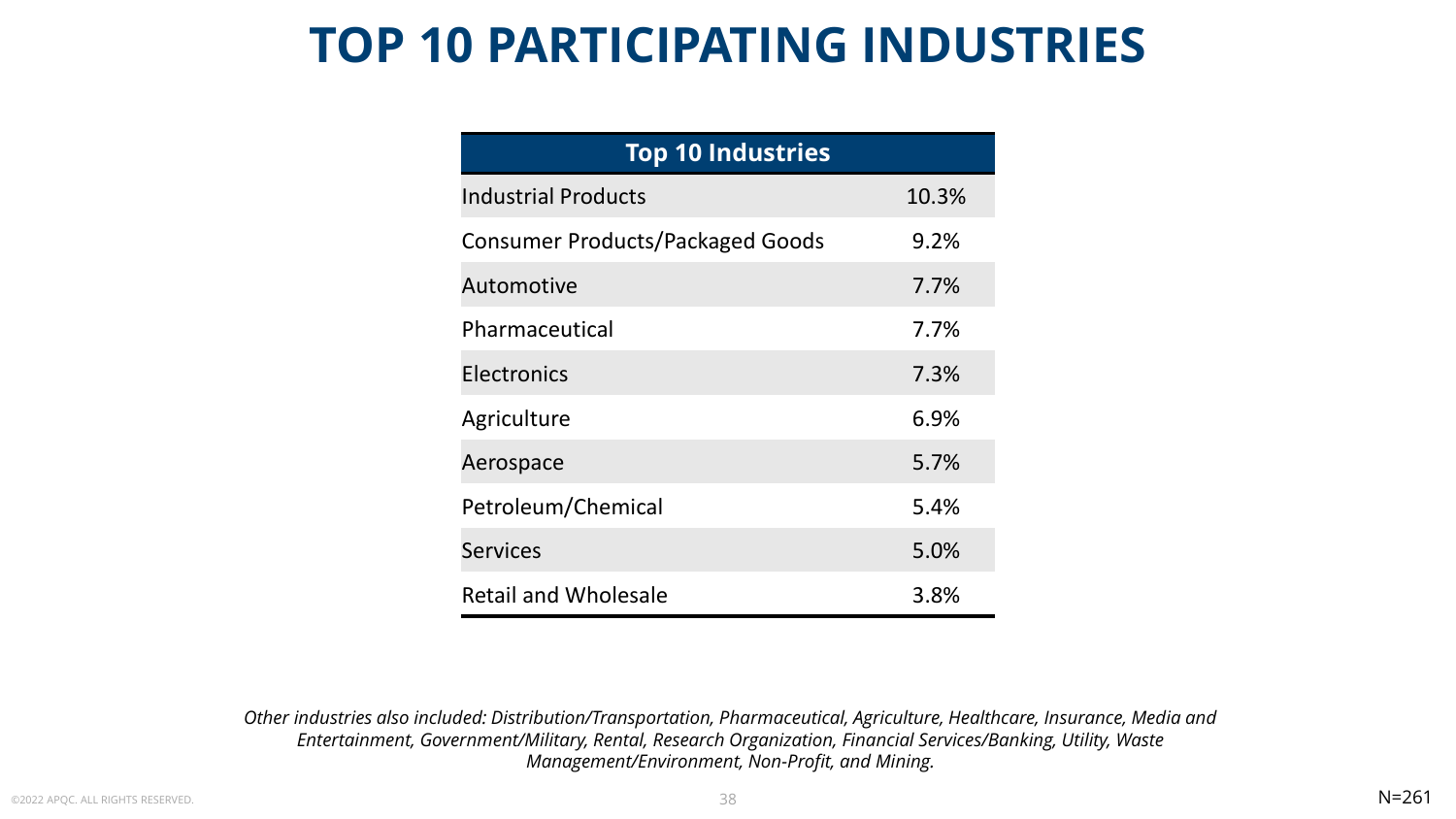## **CONTACT US**

#### Marisa Brown

**Senior Principal Research Lead, Supply Chain Management** 

[mbrown@apqc.org](mailto:mbrown@apqc.org)

#### Lochlyn Morgan

**Data Visualization Specialist**

[lmorgan@apqc.org](mailto:lmorgan@apqc.org)